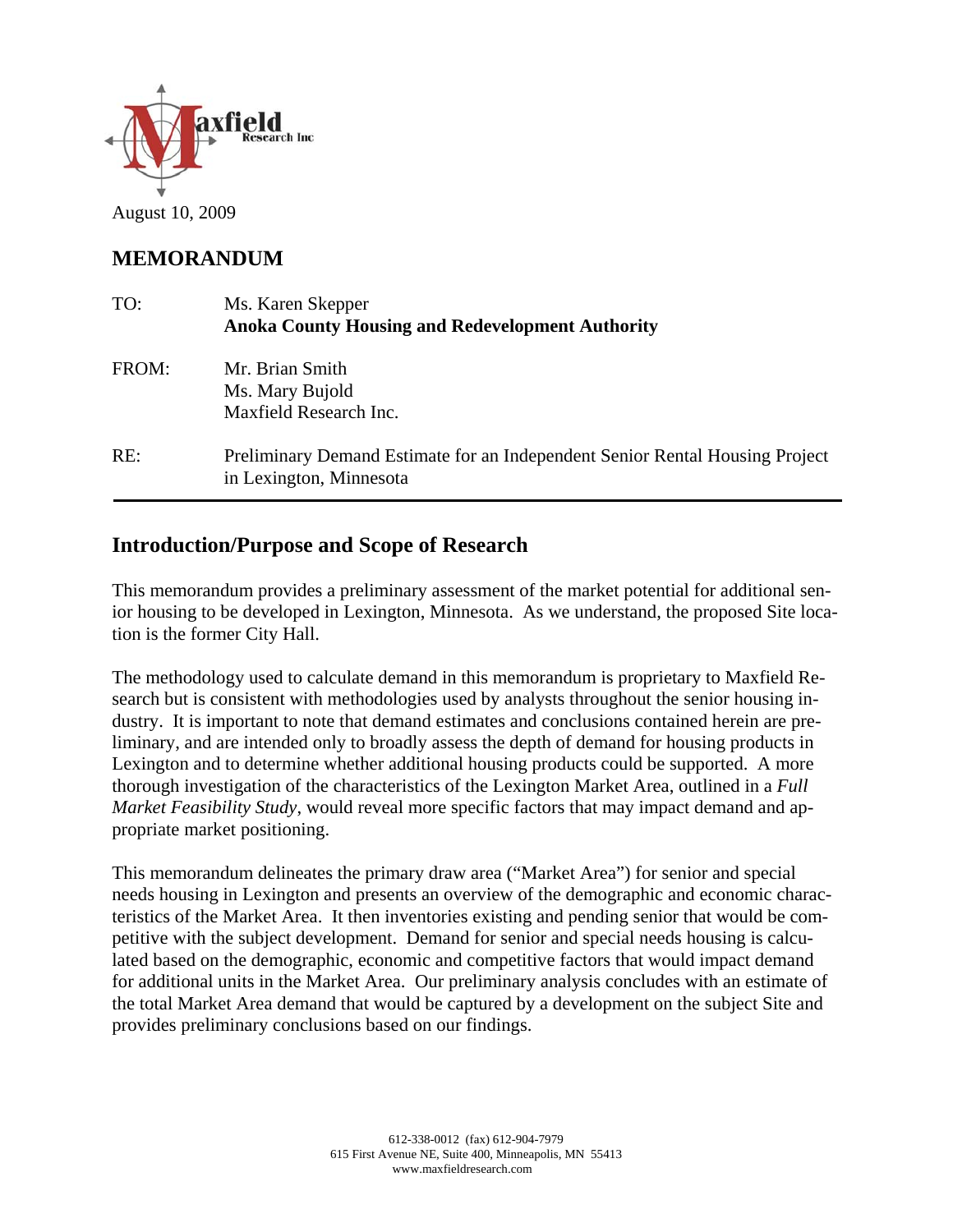### **Market Area Definition**

Based on the location of the Site, transportation routes, man-made geographic boundaries, and our experience of the draw areas for independent senior housing, we define the primary draw (or "market") for this Initial Market Assessment as the following group of communities: Lexington, Blaine, Centerville, Circle Pines, and Lino Lakes. The Map below illustrates the geographic areas included in the Lexington Market Area (highlighted in orange).

We estimate that approximately 80% of the market support for independent senior housing in Lexington would come from this Market Area. The remaining portion of the demand (20%) for a senior housing development in Lexington will come from outside the defined Market Area. These individuals will include people currently residing just outside the Market Area who have an orientation to the area (i.e., church, doctor, etc.); people who once resided in the area that desire to move back to be near friends and family, as well as parents of adult children living in the Market Area.



# **Lexington Market Area**

Maxfield Research Inc.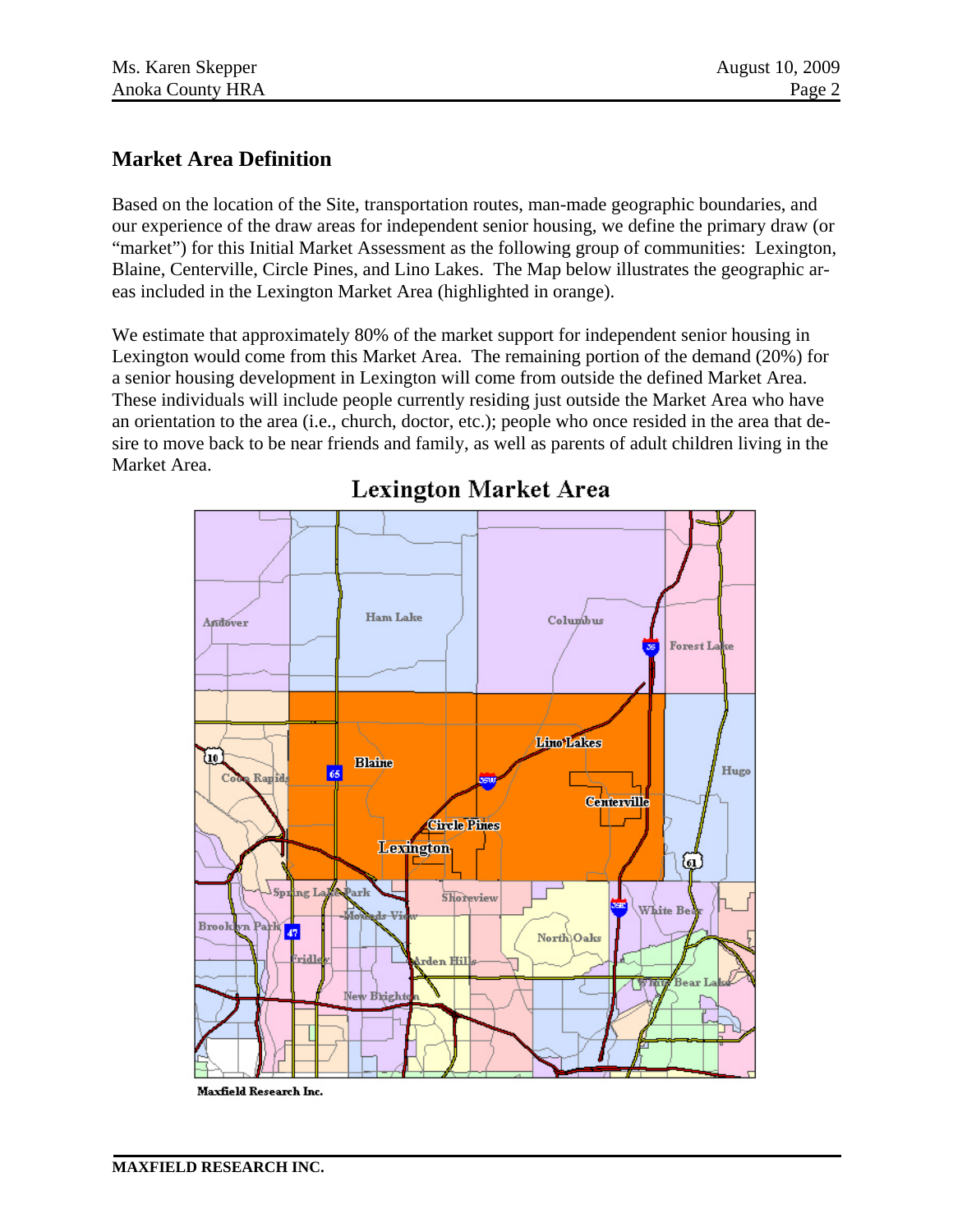# **Older Adult (Age 55+) Population and Household Trends**

Tables 1 and 2 show the age distribution of people and households age 55 and older in the Lexington Market Area. Demographic information is presented for Lexington as well as for the Market Area as a whole. Data in the tables is provided by the U.S. Census and Claritas, Inc., with local adjustments calculated by Maxfield Research Inc. according to data supplied by Metropolitan Council.

The following are key trends observed in the population age distribution in Lexington and the Market Area overall:

- The Market Area is estimated to have strong growth from 2000 to 2009 with the addition of over 18,690 people (26%). However, Lexington is estimated to have declined by roughly 50 people (-2%) by 2009.
- The population is aging through the life cycle and older adult and senior age cohorts are growing rapidly. Between 2000 and 2009, the Market Area's older adult and senior population (age 55+) is estimated to have grown by about 7,650 people (90%). Roughly less than 2% of the overall growth in the 55+ population occurred in Lexington.
- The target market for independent senior housing is seniors age 65 and older. Between 2000 and 2009, this age cohort grew by 2,895 people in the Market Area, or 76%. Over the next five years, an additional 2,700 seniors age 65+ are forecast to be added to the Market Area.
- The Lexington Market Area is a newer suburban area in the Twin Cities Metro and much of its development has occurred over the past decade. New suburban areas generally have a younger population compared to urban areas or first-tier suburbs where seniors have resided for many years. Hence, the proportion of the total population that is age 55 and older is relatively low (estimated at 18% in 2009). As adult caregivers continue to reside in the Market Area, an increasing number of seniors may choose to relocate to senior housing alternatives to be near their adult children. Therefore, growth in the population overall indirectly results in additional demand for senior housing alternatives.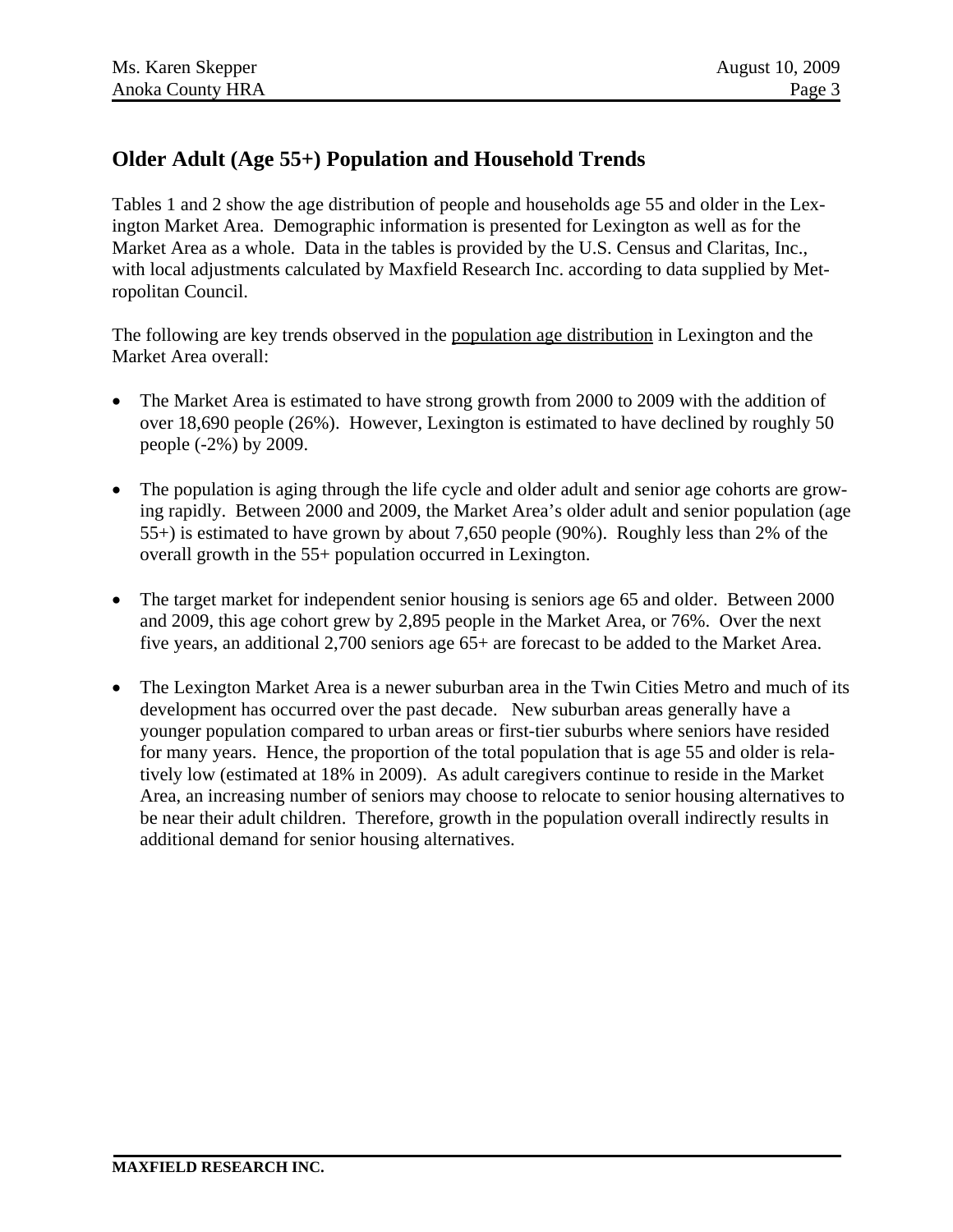| <b>TABLE 1</b><br>POPULATION AGE DISTRIBUTION (AGE 55+)                                   |                                           |        |        |                |         |               |         |  |  |  |
|-------------------------------------------------------------------------------------------|-------------------------------------------|--------|--------|----------------|---------|---------------|---------|--|--|--|
|                                                                                           | <b>LEXINGTON MARKET AREA</b><br>2000-2014 |        |        |                |         |               |         |  |  |  |
|                                                                                           |                                           |        |        |                |         |               |         |  |  |  |
|                                                                                           | <b>POPULATION</b>                         |        |        |                |         |               |         |  |  |  |
| Age                                                                                       | 2000                                      | 2009   | 2014   | 2000-2009      |         | $2009 - 2014$ |         |  |  |  |
| Lexington                                                                                 |                                           |        |        |                |         |               |         |  |  |  |
| 55 to 64                                                                                  | 128                                       | 214    | 279    | 86             | 67.0%   | 66            | 30.7%   |  |  |  |
| 65 to 69                                                                                  | 34                                        | 57     | 75     | 23             | 67.9%   | 18            | 31.1%   |  |  |  |
| 70 to 74                                                                                  | 39                                        | 35     | 51     | $-4$           | $-9.5%$ | 15            | 43.4%   |  |  |  |
| 75 to 79                                                                                  | 25                                        | 26     | 27     | 1              | 3.8%    | $\mathbf{1}$  | 5.6%    |  |  |  |
| 80 to 84                                                                                  | 15                                        | 19     | 18     | $\overline{4}$ | 24.6%   | $-1$          | $-4.1%$ |  |  |  |
| $85 +$                                                                                    | 8                                         | 12     | 18     | 4              | 55.7%   | 5             | 43.9%   |  |  |  |
| Total 55+                                                                                 | 249                                       | 363    | 468    | 114            | 45.9%   | 105           | 28.8%   |  |  |  |
| Total 65+                                                                                 | 121                                       | 149    | 189    | 28             | 23.5%   | 39            | 26.2%   |  |  |  |
| Total $75+$                                                                               | 48                                        | 57     | 63     | 9              | 18.9%   | 6             | 10.8%   |  |  |  |
| Tot. Pop.                                                                                 | 2,214                                     | 2,161  | 2,141  | $-53$          | $-2.4%$ | $-20$         | $-0.9%$ |  |  |  |
|                                                                                           |                                           |        |        |                |         |               |         |  |  |  |
| <b>Market Area Overall</b>                                                                |                                           |        |        |                |         |               |         |  |  |  |
| 55 to 64                                                                                  | 4,914                                     | 9,672  | 12,346 | 4,758          | 96.8%   | 2,674         | 27.6%   |  |  |  |
| 65 to 69                                                                                  | 1,401                                     | 2,685  | 3,934  | 1,284          | 91.7%   | 1,249         | 46.5%   |  |  |  |
| 70 to 74                                                                                  | 1,016                                     | 1,695  | 2,428  | 679            | 66.8%   | 733           | 43.2%   |  |  |  |
| 75 to 79                                                                                  | 664                                       | 1,077  | 1,435  | 413            | 62.2%   | 358           | 33.3%   |  |  |  |
| 80 to 84                                                                                  | 338                                       | 617    | 789    | 279            | 82.6%   | 172           | 27.9%   |  |  |  |
| $85 +$                                                                                    | 164                                       | 404    | 592    | 240            | 146.1%  | 188           | 46.6%   |  |  |  |
| Total 55+                                                                                 | 8,497                                     | 16,150 | 21,524 | 7,653          | 90.1%   | 5,374         | 33.3%   |  |  |  |
| Total 65+                                                                                 | 3,583                                     | 6,478  | 9,178  | 2,895          | 80.8%   | 2,701         | 41.7%   |  |  |  |
| Total 75+                                                                                 | 1,166                                     | 2,098  | 2,816  | 932            | 79.9%   | 719           | 34.3%   |  |  |  |
| Tot. Pop.                                                                                 | 71,812                                    | 90,500 | 96,250 | 18,688         | 26.0%   | 5,750         | 6.4%    |  |  |  |
| Sources: U.S. Census Bureau; Claritas, Inc.; Metropolitan Council; Maxfield Research Inc. |                                           |        |        |                |         |               |         |  |  |  |

The following are key trends observed in the household age distribution in Lexington and the Market Area overall:

- The growth rate in the household base, which represents the number of housing units demanded, closely parallels the growth rate in the population base. Between 2009 and 2014, the Market Area is projected to add nearly 3,090 households age 55+, a growth rate of 32% over the five-year time period. Of this growth, approximately 65 households (27%) will be added in Lexington.
- As stated earlier, the target market for the subject development will be seniors age 65 and older. This age segment is forecast to add about 1,605 households over the next five years (4%). Approximately 2% of the Market Area's growth in the 65+ household base is forecast in Lexington.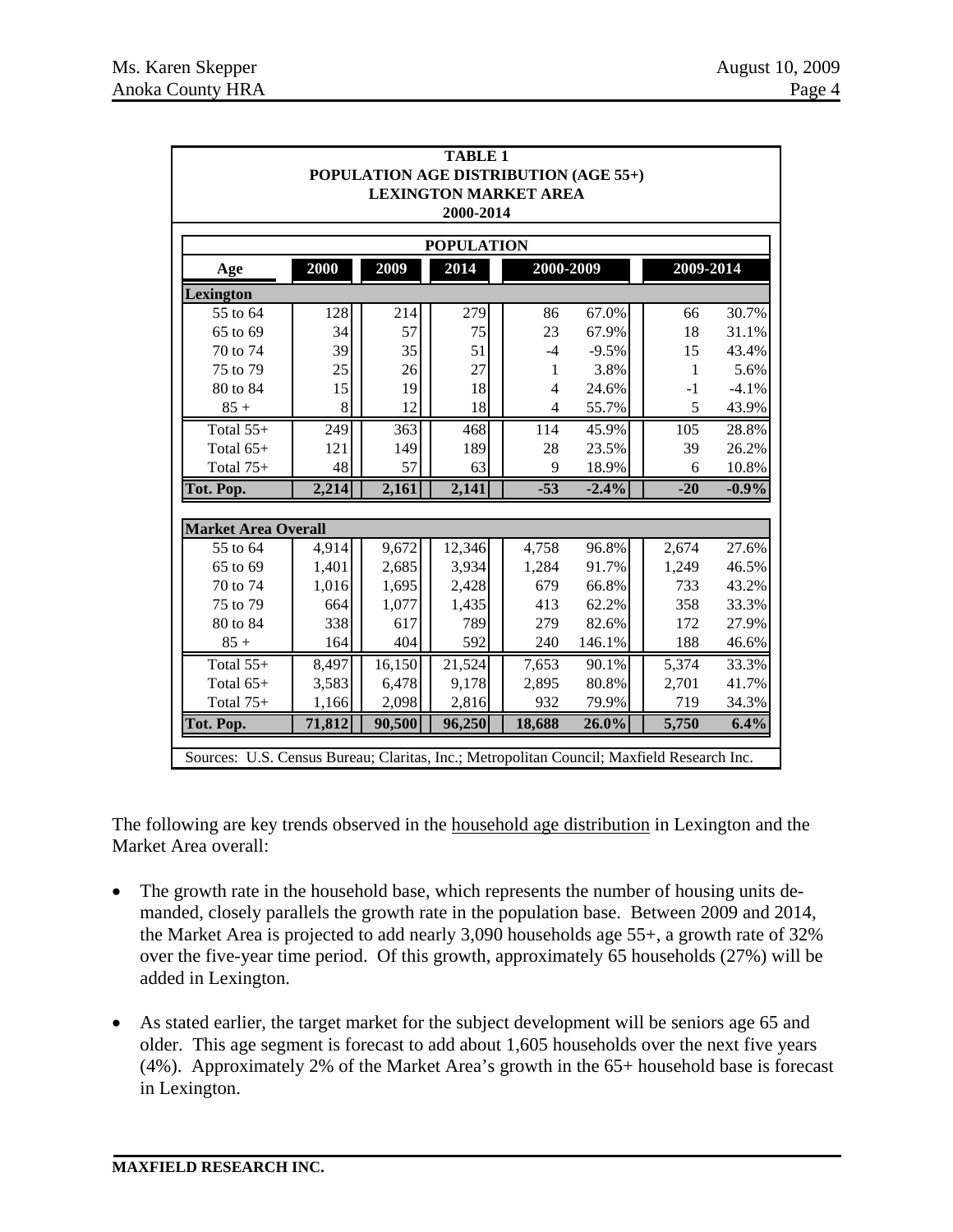• Overall, the Market Area will see continued demand for senior housing products due to growth forecast for older seniors and adult caregivers over the next five years, 2009 to 2014.

| <b>TABLE 2</b><br><b>HOUSEHOLD AGE DISTRIBUTION (AGE 55+)</b><br><b>LEXINGTON MARKET AREA</b><br>2000-2014 |        |        |        |                |          |                |       |  |  |  |
|------------------------------------------------------------------------------------------------------------|--------|--------|--------|----------------|----------|----------------|-------|--|--|--|
| <b>HOUSEHOLDS</b>                                                                                          |        |        |        |                |          |                |       |  |  |  |
| Age                                                                                                        | 2000   | 2009   | 2014   | 2000-2009      |          | 2008-2014      |       |  |  |  |
| Lexington                                                                                                  |        |        |        |                |          |                |       |  |  |  |
| 55 to 64                                                                                                   | 83     | 133    | 169    | 50             | 60.8%    | 35             | 26.3% |  |  |  |
| 65 to 69                                                                                                   | 23     | 38     | 50     | 15             | 66.4%    | 11             | 29.4% |  |  |  |
| 70 to 74                                                                                                   | 21     | 25     | 37     | $\overline{4}$ | 18.2%    | 12             | 48.6% |  |  |  |
| 75 to 79                                                                                                   | 28     | 20     | 22     | $-8$           | $-29.8%$ | $\overline{2}$ | 12.6% |  |  |  |
| 80 to 84                                                                                                   | 16     | 14     | 15     | $-2$           | $-9.5%$  | $\Omega$       | 1.9%  |  |  |  |
| $85 +$                                                                                                     | 10     | 10     | 14     | $\theta$       | 3.5%     | 3              | 32.4% |  |  |  |
| Total $55+$                                                                                                | 181    | 241    | 306    | 60             | 33.2%    | 65             | 26.8% |  |  |  |
| Total $65+$                                                                                                | 98     | 108    | 137    | 10             | 9.8%     | 29             | 27.3% |  |  |  |
| Total $75+$                                                                                                | 54     | 44     | 51     | $-10$          | $-17.6%$ | 6              | 13.7% |  |  |  |
| Tot. HH                                                                                                    | 844    | 869    | 881    | 25             | 3.0%     | 12             | 1.4%  |  |  |  |
| <b>Market Area Overall</b>                                                                                 |        |        |        |                |          |                |       |  |  |  |
| 55 to 64                                                                                                   | 2,925  | 5,660  | 7,141  | 2,735          | 93.5%    | 1,481          | 26.2% |  |  |  |
| 65 to 69                                                                                                   | 796    | 1,630  | 2,367  | 834            | 104.7%   | 737            | 45.2% |  |  |  |
| 70 to 74                                                                                                   | 738    | 1,030  | 1,465  | 292            | 39.6%    | 435            | 42.3% |  |  |  |
| 75 to 79                                                                                                   | 325    | 704    | 925    | 379            | 116.7%   | 221            | 31.4% |  |  |  |
| 80 to 84                                                                                                   | 217    | 413    | 531    | 196            | 90.1%    | 118            | 28.6% |  |  |  |
| $85 +$                                                                                                     | 158    | 252    | 347    | 94             | 59.4%    | 95             | 37.7% |  |  |  |
| Total $55+$                                                                                                | 5,159  | 9,689  | 12,776 | 4,530          | 87.8%    | 3,087          | 31.9% |  |  |  |
| Total 65+                                                                                                  | 2,234  | 4,028  | 5,635  | 1,794          | 80.3%    | 1,606          | 39.9% |  |  |  |
| Total $75+$                                                                                                | 700    | 1,369  | 1,803  | 669            | 95.5%    | 434            | 31.7% |  |  |  |
| Tot. HH                                                                                                    | 24,248 | 32,000 | 34,600 | 7,752          | 32.0%    | 2,600          | 8.1%  |  |  |  |
| Sources: U.S. Census Bureau; Claritas, Inc.; Metropolitan Council; Maxfield Research Inc.                  |        |        |        |                |          |                |       |  |  |  |

# **Older Adult and Senior Household Incomes**

Table 3 shows incomes for older adult and senior households in the Market Area in 2009 and 2014 based on information provided by Claritas, Inc. with adjustments calculated by Maxfield Research Inc. The data in Table 3 helps determine demand for senior housing based on the size of the market at specific income levels. This data is incorporated into our demand calculations, which are presented in a following section. It is important to note that the data does not account for the asset base of senior households or supplemental income that a senior household could gain from the proceeds of a sale of a home or from contributions from family members.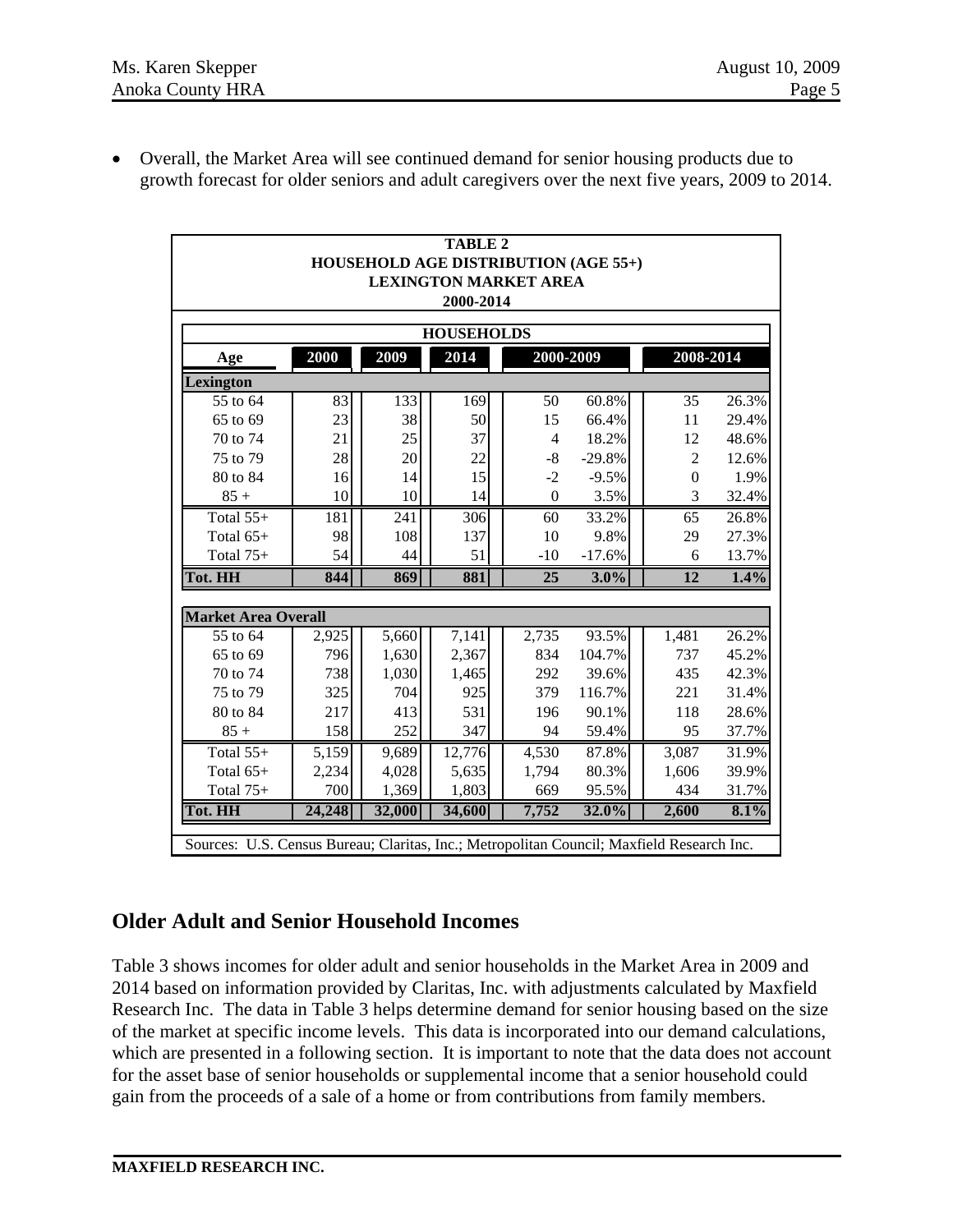Many of the seniors who would income-qualify for affordable senior housing may use other resources, such as the proceeds of the sale of a home. The data in Table 3 helps determine the demand for market rate and affordable senior housing based on the size of the market under the income restriction. This data, adjusted to account for seniors who can use home sale proceeds, is incorporated into our demand calculations, which are presented in a following section.

The frailer the senior, the greater the proportion of their income they will typically spend on housing and services. Studies have shown that seniors are willing to pay increasing proportions of their incomes on housing with services, beginning with an income allocation of 40% to 50% for market rate adult senior housing with little or no services, increasing to 65% for independent/few-services care and to 80% to 90% for assisted living housing. The proceeds from the sales of their homes, as well as financial assistance from their adult children, are often used as supplemental income in order to afford senior housing alternatives.

Demand for market rate adult rental housing will typically come from households with incomes of \$30,000 or more. Based on an income allocation of 40%, a household with an income of \$30,000 could afford a gross monthly rent of \$1,000, roughly the beginning gross rents in new market rate independent senior projects without services.

The following are key points from Table 3:

- The Market Area's older adult households have substantially higher incomes than senior households who have reached retirement age. The 2009 estimate shows that the median income of households ages 55 to 64 was \$77,874, compared to \$44,601 for households age 65 to 74, and \$26,835 for households ages 75 and older. The higher incomes for younger senior households (65 to 74) compared to older seniors (75 plus) are primarily due to the fact that a higher proportion of younger seniors are married and are more likely to have two pensions or higher Social Security benefits, while some continue to work.
- $\triangleright$  The target market for senior rental housing is generally senior households age 65 and older with incomes of at least \$30,000. A small portion of older adults, ages 55 to 64, may also choose age-restricted housing but overall, they usually account for only a small portion of the demand within any given market area. As of 2009, we estimate there are 2,580 senior households in the Market Area with incomes of at least \$30,000, accounting for nearly two-thirds of all senior households.
- $\blacktriangleright$  The number of age (65+) and income-qualified households in 2014 (\$35,000+ to account for inflation) is expected to increase by about 1,015 households from 2009, for a total of roughly 3,600 income-qualified households age 65+.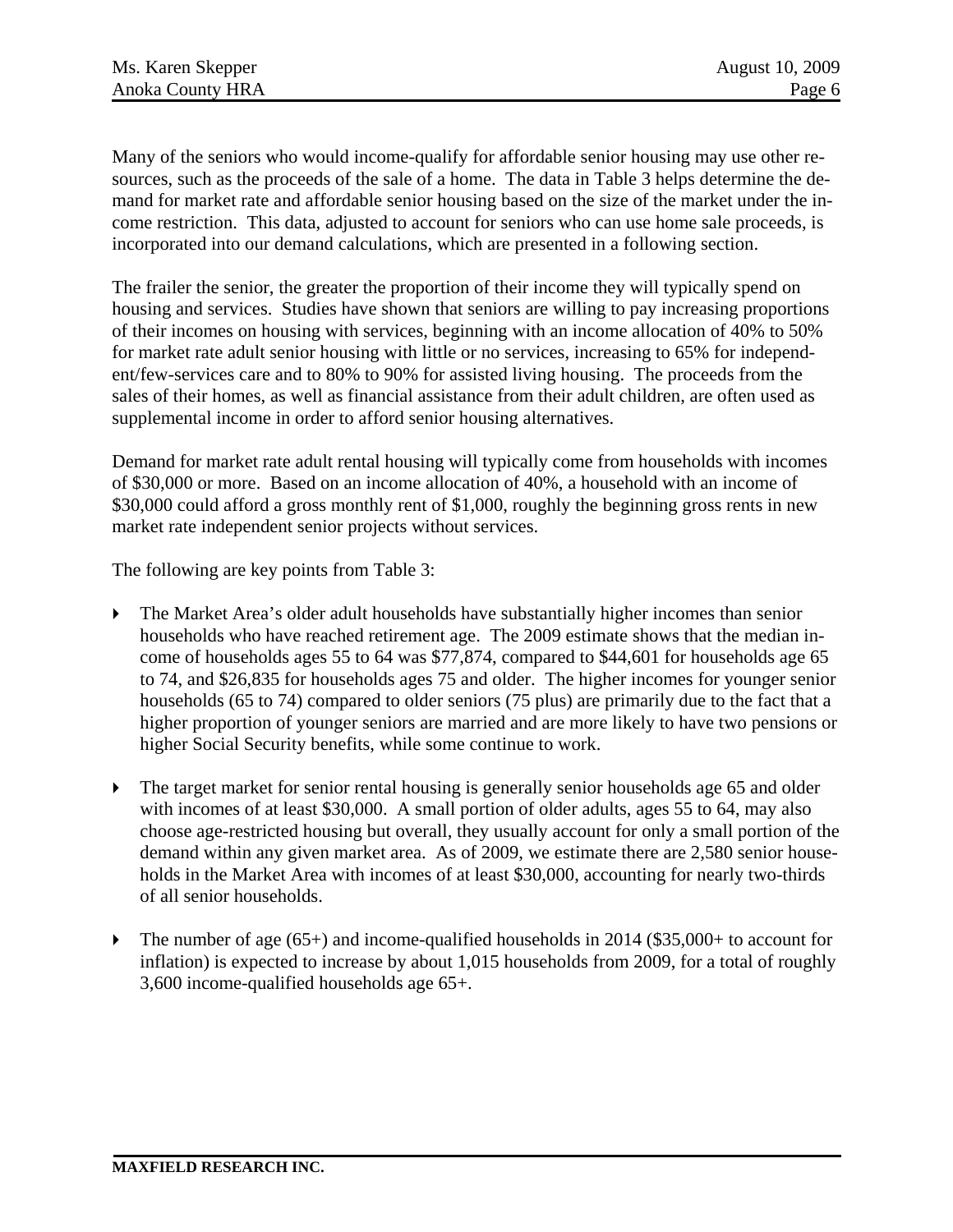|                                                 | OLDER ADULT (55+) AND SENIOR INCOME DISTRIBUTION |              | <b>TABLE 3</b><br><b>LEXINGTON MARKET AREA</b> |             |              |            |             |            |  |
|-------------------------------------------------|--------------------------------------------------|--------------|------------------------------------------------|-------------|--------------|------------|-------------|------------|--|
|                                                 |                                                  |              | 2009 & 2014                                    |             |              |            |             |            |  |
|                                                 |                                                  |              | 2009                                           |             |              |            |             |            |  |
|                                                 | 55-64                                            |              | 65-74                                          |             | $75+$        |            | Total 65+   |            |  |
|                                                 | No.                                              | Pct.         | No.                                            | Pct.        | No.          | Pct.       | No.         | Pct.       |  |
| Under \$15,000                                  | 162                                              | 2.9          | 164                                            | 6.2         | 309          | 22.6       | 473         | 11.7       |  |
| \$15,000-\$24,999                               | 184                                              | 3.3          | 326                                            | 12.2        | 331          | 24.2       | 656         | 16.3       |  |
| \$25,000-\$34,999                               | 319                                              | 5.6          | 396                                            | 14.9        | 243          | 17.7       | 639         | 15.9       |  |
| \$35,000-\$49,999                               | 703                                              | 12.4         | 694                                            | 26.1        | 252          | 18.4       | 946         | 23.5       |  |
| \$50,000-\$74,999<br>\$75,000-\$99,999          | 1,307<br>1,340                                   | 23.1<br>23.7 | 583<br>204                                     | 21.9<br>7.7 | 125<br>60    | 9.1<br>4.4 | 707<br>264  | 17.6       |  |
| \$100,000 or more                               | 1,644                                            | 29.0         | 294                                            | 11.0        | 49           | 3.6        | 343         | 6.6<br>8.5 |  |
| Total                                           | 5,660                                            | 100.0        | 2,660                                          | 100.0       | 1,369        | 100.0      | 4,028       | 100.0      |  |
| <b>Median Income</b>                            | \$77,874                                         |              | \$44,601                                       |             | \$26,835     |            | \$38,904    |            |  |
|                                                 |                                                  |              | 2014                                           |             |              |            |             |            |  |
|                                                 | 55-64                                            |              |                                                |             |              |            | Total $65+$ |            |  |
|                                                 | No.                                              | Pct.         | 65-74<br>No.                                   | Pct.        | $75+$<br>No. | Pct.       | No.         | Pct.       |  |
| Under \$15,000                                  | 186                                              | 2.6          | 199                                            | 5.2         | 319          | 17.7       | 518         | 9.2        |  |
| \$15,000-\$24,999                               | 175                                              | 2.4          | 374                                            | 9.8         | 372          | 20.6       | 745         | 13.2       |  |
| \$25,000-\$34,999                               | 313                                              | 4.4          | 475                                            | 12.4        | 299          | 16.6       | 774         | 13.7       |  |
| \$35,000-\$49,999                               | 738                                              | 10.3         | 896                                            | 23.4        | 373          | 20.7       | 1,268       | 22.5       |  |
| \$50,000-\$74,999                               | 1,538                                            | 21.5         | 985                                            | 25.7        | 209          | 11.6       | 1,194       | 21.2       |  |
| \$75,000-\$99,999                               | 1,643                                            | 23.0         | 359                                            | 9.4         | 92           | 5.1        | 451         | $8.0\,$    |  |
| \$100,000 or more                               | 2,548                                            | 35.7         | 545                                            | 14.2        | 139          | 7.7        | 684         | 12.1       |  |
| Total                                           | 7,141                                            | 100.0        | 3,832                                          | 100.0       | 1,803        | 100.0      | 5,635       | 100.0      |  |
| <b>Median Income</b>                            | \$84,445                                         |              | \$49,541                                       |             | \$32,042     |            | \$44,222    |            |  |
|                                                 |                                                  |              | <b>Change 2009-2014</b>                        |             |              |            |             |            |  |
|                                                 | 55-64                                            |              | 65-74                                          |             | $75+$        |            | Total $65+$ |            |  |
|                                                 | No.                                              | Pct.         | No.                                            | Pct.        | No.          | Pct.       | No.         | Pct.       |  |
| <b>Under \$15,000</b>                           | 24                                               | 14.9         | 35                                             | 21.4        | 10           | 3.2        | 45          | 9.5        |  |
| \$15,000-\$24,999                               | $-9$                                             | $-5.1$       | 48                                             | 14.8        | 41           | 12.4       | 89          | 13.6       |  |
| \$25,000-\$34,999                               | $-6$                                             | $-2.0$       | 79                                             | 19.9        | 57           | 23.3       | 135         | 21.2       |  |
| \$35,000-\$49,999                               | 35                                               | 5.0          | 201                                            | 29.0        | 121          | 48.0       | 322         | 34.1       |  |
| \$50,000-\$74,999                               | 230                                              | 17.6         | 402                                            | 69.1        | 84           | 67.1       | 486         | 68.7       |  |
| \$75,000-\$99,999                               | 303                                              | 22.6         | 155                                            | 76.1        | 32           | 53.0       | 187         | 70.8       |  |
| \$100,000 or more                               | 904                                              | 55.0         | 251                                            | 85.4        | 90           | 183.2      | 341         | 99.4       |  |
| Total                                           | 1,481                                            | 26.2         | 1,172                                          | 44.1        | 434          | 31.7       | 1,606       | 39.9       |  |
| <b>Median Income</b>                            | \$6,570                                          | 8.4          | \$4,940                                        | 11.1        | \$5,207      | 19.4       | \$5,318     | 13.7       |  |
| Sources: Claritas, Inc.; Maxfield Research Inc. |                                                  |              |                                                |             |              |            |             |            |  |

The graph below shows the number of households by age cohort in 2009 and 2014, as well as the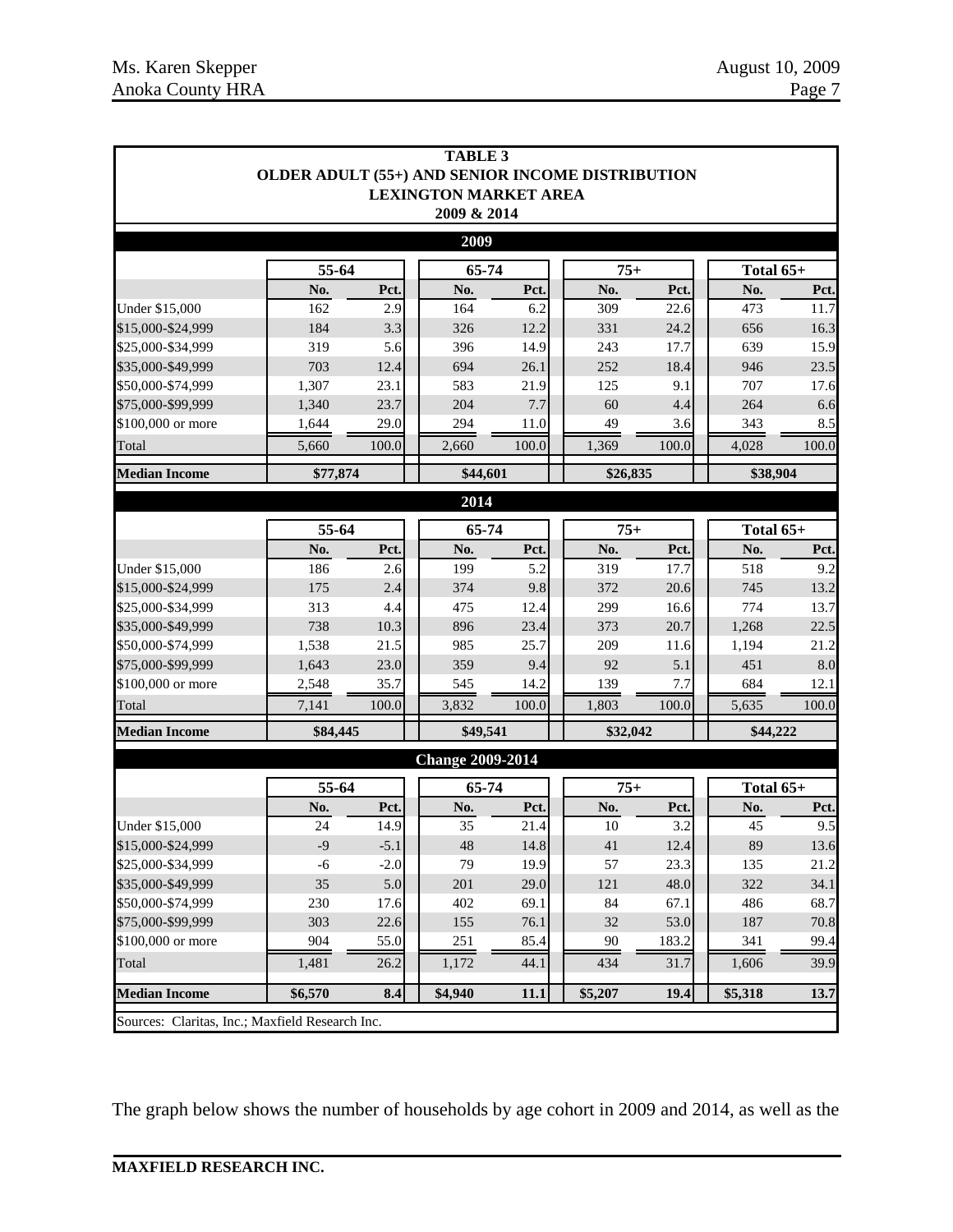2009 median household income.



# **Homeownership Rate**

In addition to existing income sources, many senior households are able to derive additional income by investing the proceeds from the sale of a home. This supplemental income can be used to cover the costs associated with residency in an age-restricted facility. Table 4 shows homeownership rates from the 1990 and 2000 Census for senior households in the Market Area.

- Overall, 92% of the Market Area's older adult and senior (age 55+) households owned their housing in 2000. Homeownership rates, however, decline as householders age, from 95% among households age 55 to 64, to 93% among householders ages 65 to 74, and 79% for households age 75 and older in 2000.
- Total older adult and senior (age 55+) owner-occupied households increased by 2,024 (a 72% increase) and the number of renters increased by 226 households (a 127% increase) between 1990 and 2000. The high homeownership rate indicates a large percentage of seniors today have equity in an existing home that they can allocate to senior housing.
- Households age 75 and over experienced an increase of 131 renter households (a 423% increase) and a decrease in the homeownership rate from 90% to 79% from 1990 to 2000. This shows both the strong growth in the Market Area and the increasing desire of seniors to move into maintenance-free housing.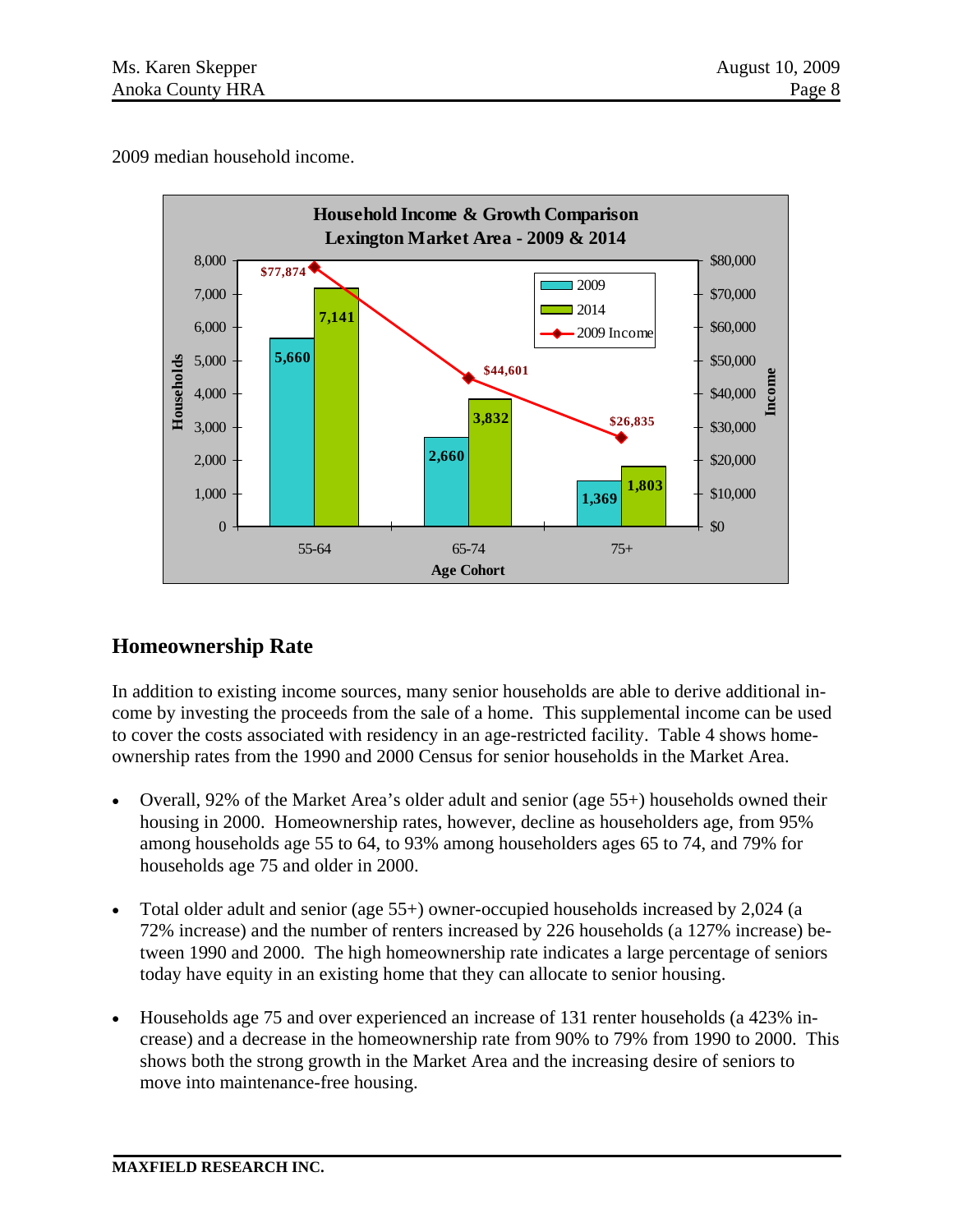• As seniors age, they may no longer desire, or be able or willing to maintain their singlefamily homes. They may prefer to move to housing that offers them greater freedom from maintenance and/or offers support services. Seniors typically begin to consider moving into senior housing in their early 70s.

| TABLE <sub>4</sub><br><b>OLDER ADULT HOUSEHOLD TENURE</b><br><b>LEXINGTON MARKET AREA</b><br>1990 & 2000 |                                                      |                                                                            |     |     |     |       |     |  |  |  |  |
|----------------------------------------------------------------------------------------------------------|------------------------------------------------------|----------------------------------------------------------------------------|-----|-----|-----|-------|-----|--|--|--|--|
| Age of Householder                                                                                       |                                                      |                                                                            |     |     |     |       |     |  |  |  |  |
|                                                                                                          | 55-64<br>Rent<br>Own                                 | Total $65+$<br>65-74<br>$75+$<br>Rent<br>Rent<br>Own<br>Rent<br>Own<br>Own |     |     |     |       |     |  |  |  |  |
|                                                                                                          |                                                      | 2000                                                                       |     |     |     |       |     |  |  |  |  |
| No. of Households                                                                                        | 2,823<br>138                                         | 1,398                                                                      | 104 | 615 | 162 | 2,013 | 266 |  |  |  |  |
| Homeownership Rate                                                                                       | 95%                                                  | 93%                                                                        |     |     | 79% |       | 88% |  |  |  |  |
|                                                                                                          |                                                      | 1990                                                                       |     |     |     |       |     |  |  |  |  |
| No. of Households                                                                                        | 1,717<br>75                                          | 819                                                                        | 72  | 276 | 31  | 1,095 | 103 |  |  |  |  |
| Homeownership Rate                                                                                       | 96%                                                  | 92%                                                                        |     |     | 90% |       | 91% |  |  |  |  |
|                                                                                                          |                                                      | <b>Change 1990-2000</b>                                                    |     |     |     |       |     |  |  |  |  |
| No.of Households                                                                                         | 1,106<br>63                                          | 579                                                                        | 32  | 339 | 131 | 918   | 163 |  |  |  |  |
| Pct. Change                                                                                              | 41%<br>55%<br>39%<br>46%<br>31%<br>81%<br>46%<br>61% |                                                                            |     |     |     |       |     |  |  |  |  |
|                                                                                                          | Sources: U.S. Census Bureau, Maxfield Research Inc.  |                                                                            |     |     |     |       |     |  |  |  |  |



The graph on the previous page shows that as seniors in the Market Area age, the rate of homeownership declines. The graph illustrates that many seniors over the age of 70 begin to choose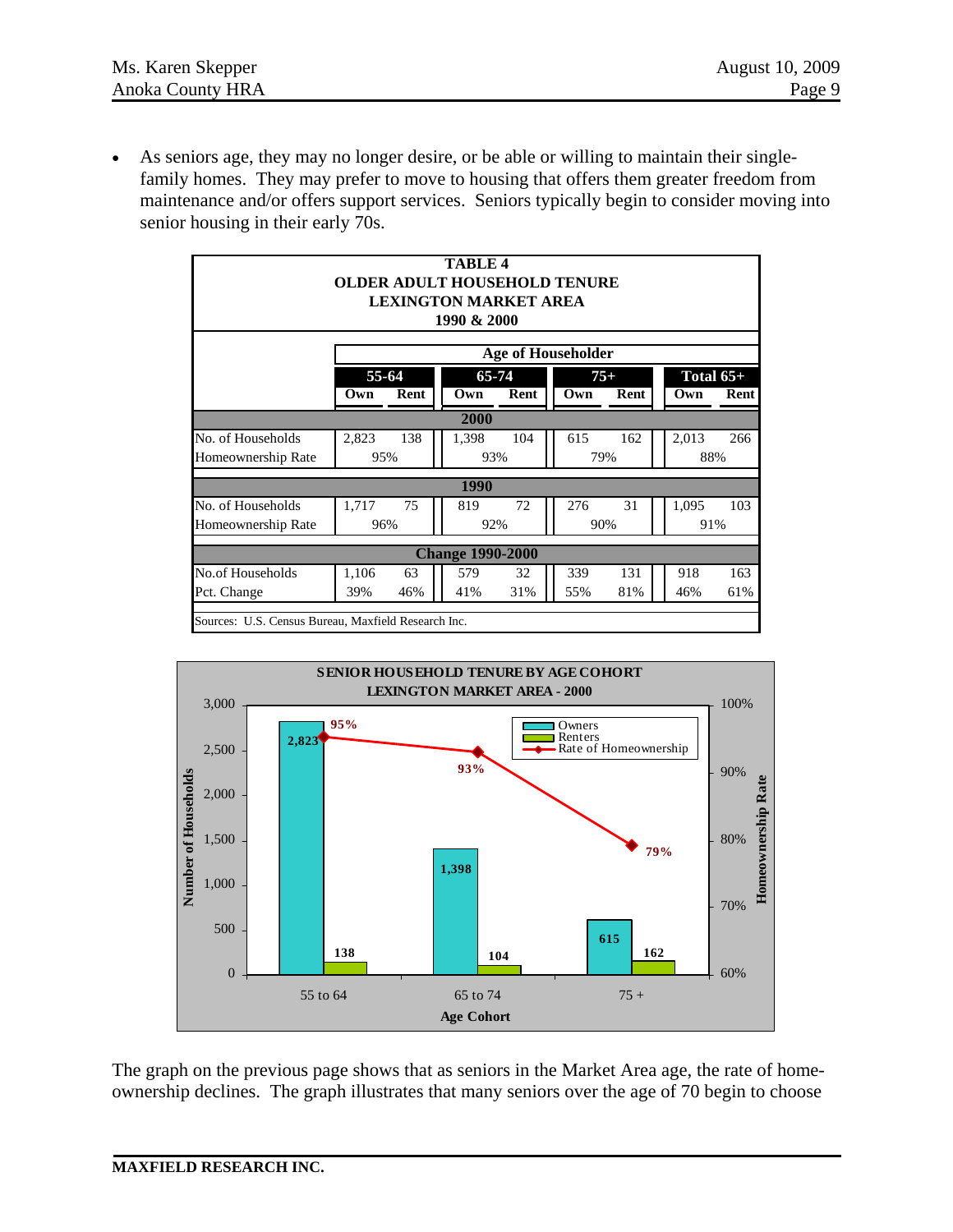alternatives to their single-family homes.

# **Home Values**

Maxfield Research gathered data on resale prices for all single-family homes in the Lexington Market Area. Table 5 below presents home resale data for homes in the Market Area. This data is presented for the years 2004 through June 2009 from the local Multiple Listing Service. This information is useful because it is a good indicator of the amount of equity that seniors may be able to derive from the sale of their homes. This information is also useful in that this built-up equity could be used to cover the cost of housing or supplement their income should they desire to move into alternative housing.

• As of June 2009, the average value of homes resold in the Lexington Market Area is just \$219,382, while the median sale price was \$196,750. It should be noted that median sale prices are generally a more accurate portrayal of home equity since average figures can be skewed by a few very high- or low-priced homes.

| <b>TABLE 5</b><br><b>SINGLE-FAMILY HOME RESALE VALUES</b><br><b>LEXINGTON MARKET AREA</b><br>2004 to June 2009 |                        |                         |                        |                    |  |  |  |  |
|----------------------------------------------------------------------------------------------------------------|------------------------|-------------------------|------------------------|--------------------|--|--|--|--|
| Area                                                                                                           | No. of<br><b>Sales</b> | Average<br><b>Price</b> | <b>Median</b><br>Price | Avg.<br><b>DOM</b> |  |  |  |  |
| <b>Lexington</b>                                                                                               |                        |                         |                        |                    |  |  |  |  |
| 2009*                                                                                                          | 7                      | \$139,600               | \$134,000              | 45                 |  |  |  |  |
| 2008                                                                                                           | 18                     | \$165,210               | \$170,000              | 114                |  |  |  |  |
| 2007                                                                                                           | 15                     | \$176,007               | \$159,300              | 81                 |  |  |  |  |
| 2006                                                                                                           | 8                      | \$227,406               | \$230,500              | 44                 |  |  |  |  |
| 2005                                                                                                           | 27                     | \$201,813               | \$199,900              | 91                 |  |  |  |  |
| 2004                                                                                                           | 14                     | \$205,564               | \$209,450              | 50                 |  |  |  |  |
| % Change 2004-2008                                                                                             |                        | $-19.6%$                | $-18.8%$               |                    |  |  |  |  |
| <b>Market Area</b>                                                                                             |                        |                         |                        |                    |  |  |  |  |
| 2009*                                                                                                          | 404                    | \$219,382               | \$196,750              | 76                 |  |  |  |  |
| 2008                                                                                                           | 726                    | \$249,670               | \$220,000              | 81                 |  |  |  |  |
| 2007                                                                                                           | 717                    | \$297,478               | \$254,000              | 81                 |  |  |  |  |
| 2006                                                                                                           | 893                    | \$304,261               | \$264,600              | 66                 |  |  |  |  |
| 2005                                                                                                           | 1,124                  | \$294,524               | \$266,885              | 69                 |  |  |  |  |
| 2004                                                                                                           | 1,169                  | \$271,427               | \$243,000              | 33                 |  |  |  |  |
| % Change 2004-2008                                                                                             |                        | $-8.0\%$                | $-9.5%$                |                    |  |  |  |  |
| Data abtained through June 2009.                                                                               |                        |                         |                        |                    |  |  |  |  |
| Sources: Northstar MLS; Maxfield Research Inc.                                                                 |                        |                         |                        |                    |  |  |  |  |

• Home sales in Lexington are significantly less than the Market area as a whole. The average sales price in June 2009 was \$139,600 and the median sales price was \$134,000.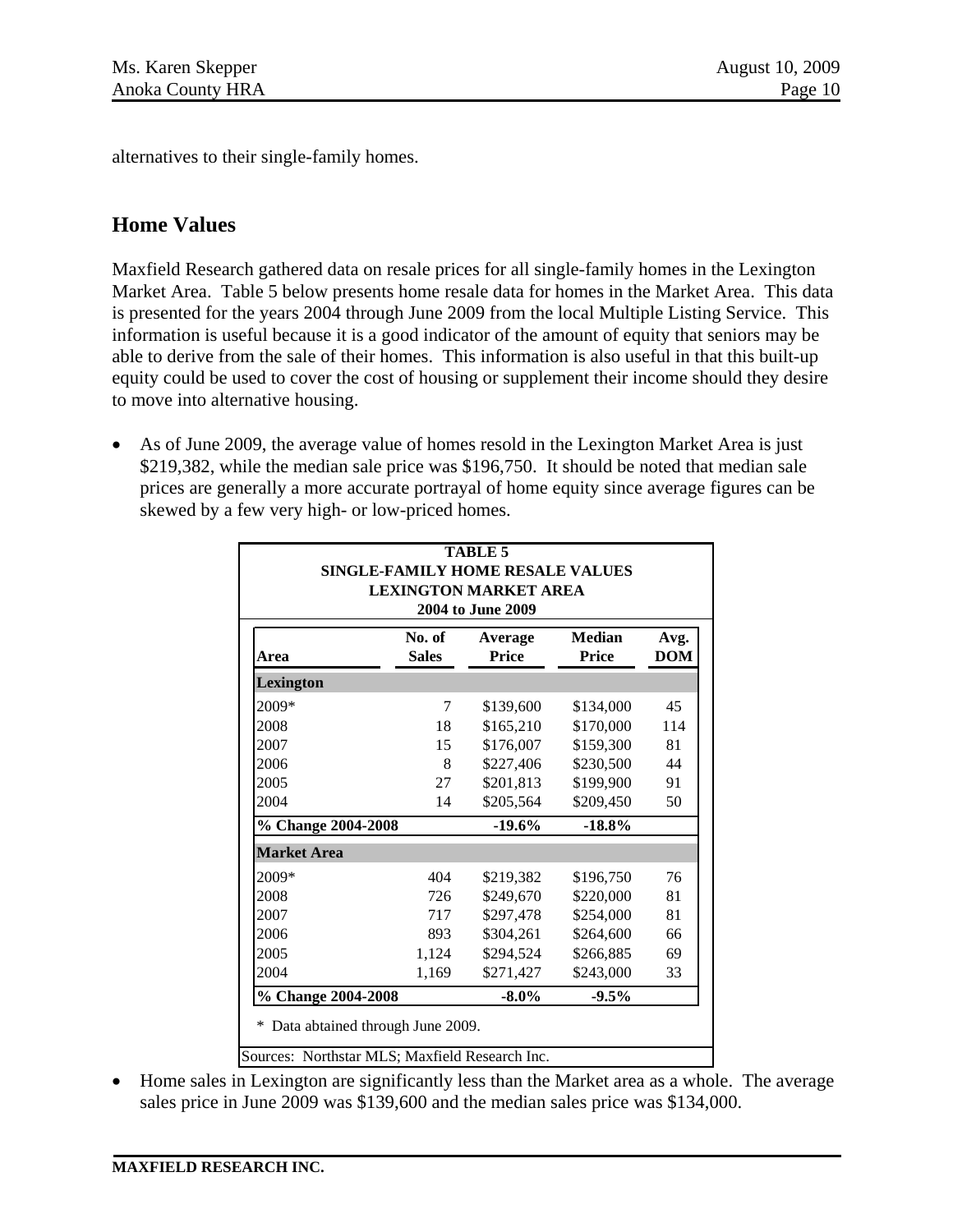- Home values have depreciated significantly in the Market Area since 2004 due to the sluggish housing market and economy. From 2004 to 2008, the average and median sales prices decreased by 8% and 9.5%, respectively. The City of Lexington has faired worse with the average and median home values declining by 20% and 19%, respectively.
- In 2004, the average length of time a home remained on the market was 33 days, while as of June 2009, the average days on market has increased to 76 days. The average sale time of nearly three months is significant and indicates the market is a buyers market and that seniors may have difficulty selling there home in a short time should they decide or need to sell their homes.
- Because a large majority of senior homeowners own their homes outright, they have access to a sizeable financial resource in the form of the equity they can realize from the sale of their homes. While the interest earned on investing these funds can help offset the monthly costs associated with living in a senior housing facility, many seniors are also willing to begin spending-down assets in order to live in a facility that meets their needs. For example, a senior who owns their home outright for \$220,000 would likely be able to derive approximately \$204,000 after factoring in marketing/real estate commissions and moving costs. Should this equity be invested in an interest-bearing account with a four percent return, it would produce an income of \$7,184 annually (or \$682 per month).

# **Senior Housing Defined**

Senior housing is a concept that generally refers to the integrated delivery of housing and services to seniors. As shown in Figure 1, however, senior housing can include a wide range of product types across the service-delivery spectrum. These product types range from independent apartments and/or townhomes with virtually no services to highly specialized, service-intensive, assisted living units or housing geared for people with dementia-related illnesses (termed "memory care"). In general, independent senior housing attracts people age 65 and over while assisted living typically attracts people age 80 and older who need assistance with activities of daily living (ADLs).

The least service-intensive projects, also termed "*active adult*" or "*adult/few services*" projects, are similar to general occupancy housing projects in that they offer virtually no support services or health care, but are age-restricted (typically 55 or 62 and over). Organized activities, transportation programs and common areas are typical of these projects. However, due to the lack of services, adult/few services projects typically do not command the rent premiums of more service-intensive senior housing.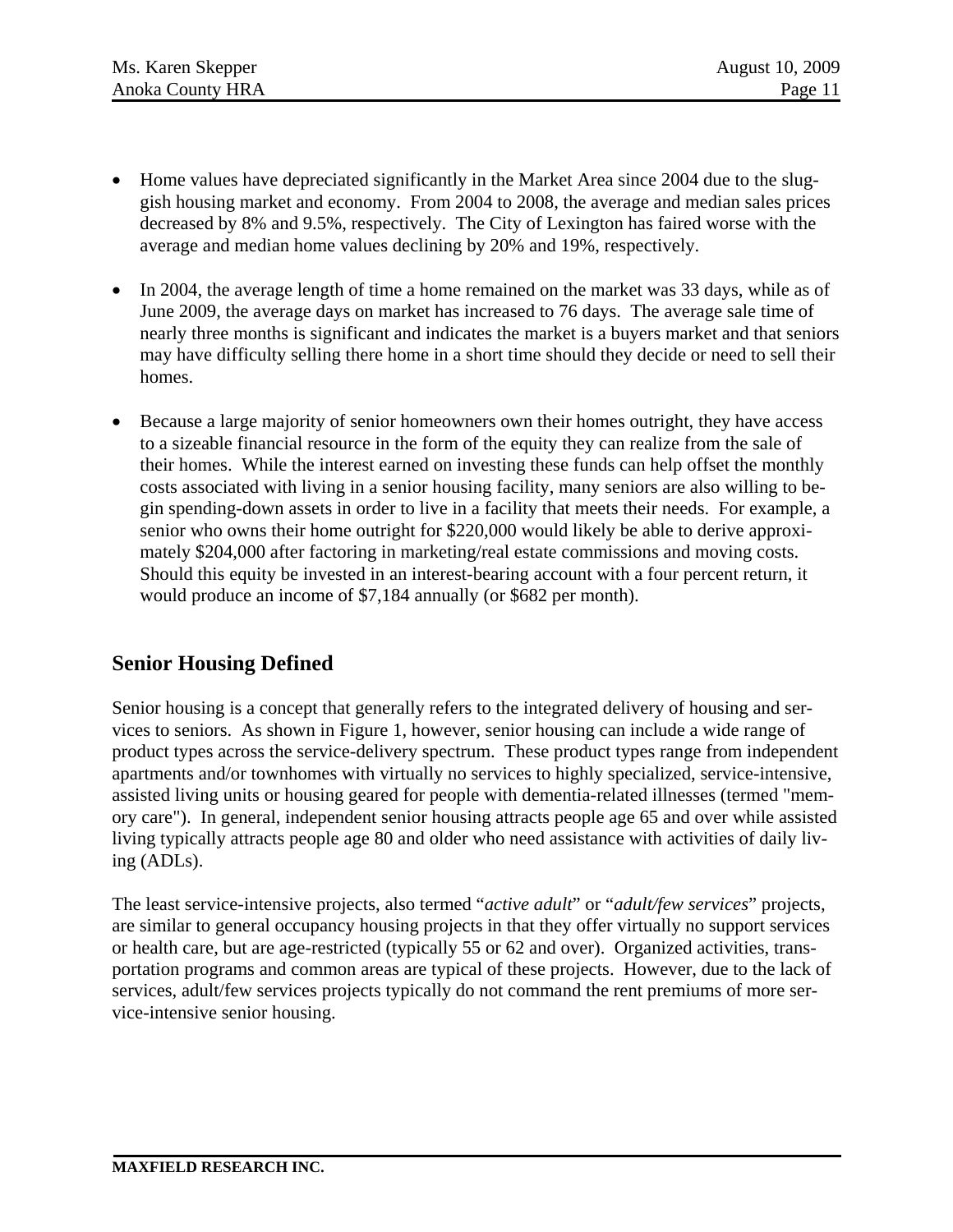

*Congregate/optional-services* projects, the next level up on the service-delivery spectrum, offer residents some support services such as meals and housekeeping, but these services are typically a-la-carte so that residents can choose whether or not to pay for them. Next on the servicedelivery spectrum are *congregate/service-intensive* projects, which include even more personalized support services in the rent, and attract a frailer senior population than adult or optionalservices projects. As the proposed project in Lexington will be independent senior housing, this preliminary demand study focuses on independent senior housing (with and without services) in the Lexington Market Area.

The most service-intensive product types, *assisted living* and *memory care*, offer the highest level of services that are just short of a nursing home. Typically, services covered in the fee for both of these product types include all meals, housekeeping, linen changes, personal laundry, 24 hour emergency response, and a wide range of personal care and therapeutic services (either built into the fee or a-la-carte). Sponsorship by a nursing home, hospital, faith-based organization or other health care entity is common for assisted living and memory care projects (as well as for many congregate/service-intensive projects).

# **Supply of Independent Senior Housing in the Lexington Market Area**

The Lexington Market Area currently contains a total of eight "adult" properties with a total of 424 senior units. There are 17 total vacant units (4.0%), with 15 vacancies located at Blaine Towne Square. We have counted Chauncey Barrett building I and II as separate projects due to their price difference.

Table 6 on Page 14 summarizes the existing supply of adult/few services senior housing in the Lexington Market Area.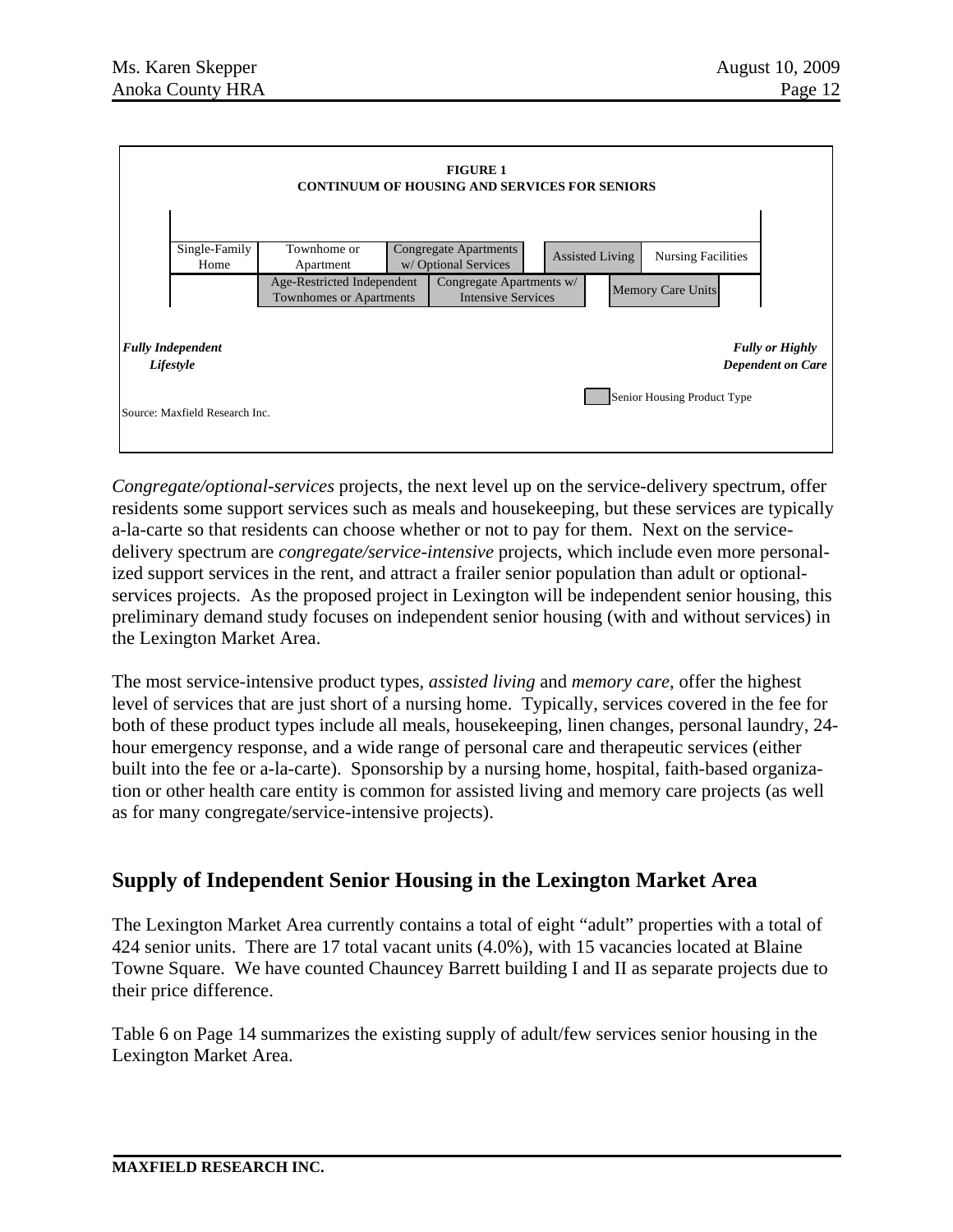### *Blaine Towne Square*

Blaine Towne Square senior apartments were developed by Sherman Associates in 2005. Located in Blaine near the National Sports Center, Blaine Towne Square is a three-story project for seniors 62+ and has a total 87 units. The units consist of 15 one-bedroom units, 12 one-bedroom plus den units, 42 two-bedroom units, and 18 two-bedroom plus den units. They currently have 15 vacancies of which nearly all are two- or two-bedroom plus den units. They have had large vacancies within the two-bedroom units since opening. Rents range from \$800 to \$950 for onebedroom units, \$890 to \$945 for one-bedroom plus units, \$1,100 to \$1,295 for two-bedroom units, and \$1,295 to \$1,400 for two-bedroom plus den units. There are four affordable onebedroom units at 50% of AMI renting for \$656.

#### *Pines Manor Estates*

Pine Manor Estates was developed in 2005 and contains a total of 44 units. The three-story building is for seniors 55+ and consists of 16 one-bedroom units that rent for \$830, six onebedroom plus den units for \$1,030, 22 two-bedroom units with rents that range from \$1,130 to \$1,315. Pine Manor has 44 underground parking stalls that rent for \$40 that roughly about 50% of the residents are utilizing. As of July there were two vacancies.

#### *Chauncey Barrett phases I and II*

Developed by Dunbar Development and located in Centerville, phase I has 16 units consisting of 2 one-bedrooms, 6 one-bedroom plus dens, and 8 two-bedroom units. One-bedrooms rent for \$687, \$736 for one-bedroom plus dens, and \$800 for two-bedrooms. They have been fully occupied since 1999 and have a waiting list. Phase II was opened in 2004 and has 31 units consisting of eight one-bedrooms, 13 one-bedroom plus dens, and 10 two-bedroom units. One-bedrooms rent for \$750, \$825 for one-bedroom plus dens, and \$925 for two-bedrooms. Chauncey Barrett I and II are affordable and do not allow more than 25% of the residents to have incomes over \$60,000. Both are at full occupancy and do not maintain a waiting list.

#### *Cloverleaf Courts*

Cloverleaf Courts is a three-story building that opened in 2000 and was developed by Twin Cities Christian Homes in Blaine. They have 102 units with a mix of 9 studios, 71 one-bedrooms, and 22 two-bedrooms. Rents range from \$466 for studios to \$1,130 for two-bedrooms. Cloverleaf Courts is fully occupied with a six month waiting list. This project is affordable at 50% of the AMI and has set aside 51 units strictly affordable although the on-site manager stated that only three tenants pay market rate rent.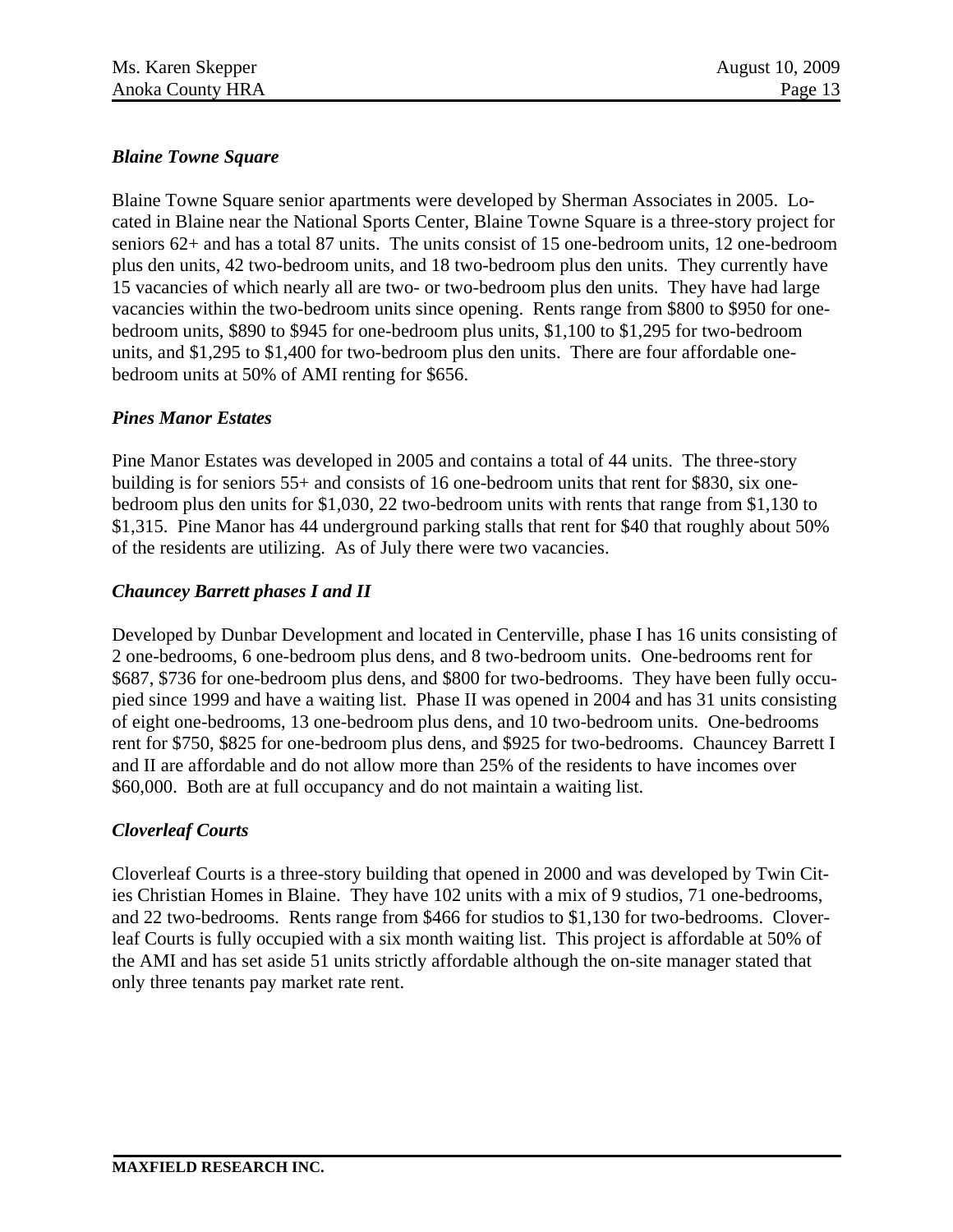#### Ms. Karen Skepper August 10, 2009 Anoka County HRA Page 14

|                                                                                                           |              |              |                 |                                                          | TABLE 6<br><b>LEXINGTON MARKET AREA</b><br><b>July 2009</b>  | <b>INDEPENDENT SENIOR HOUSING DEVELOPMENTS</b>                           |                 |                                                                                                                                                              |
|-----------------------------------------------------------------------------------------------------------|--------------|--------------|-----------------|----------------------------------------------------------|--------------------------------------------------------------|--------------------------------------------------------------------------|-----------------|--------------------------------------------------------------------------------------------------------------------------------------------------------------|
| Project                                                                                                   | Year<br>Open | <b>Units</b> | Vac.            | <b>Unit Mix</b>                                          | <b>Unit Size</b><br>(Sq. Ft.)                                | <b>Monthly Fee</b>                                                       | <b>Services</b> | <b>Amenities/Features/Comments</b>                                                                                                                           |
|                                                                                                           |              |              |                 |                                                          | <b>Adult/Few Services</b>                                    |                                                                          |                 |                                                                                                                                                              |
| <b>Blaine Towne Square</b><br><b>Blaine</b><br>4 1BR units affordable at 50% of AMI                       | 2005         | 87           | 15              | $15 - 1BR$<br>$12 - 1BR/D$<br>$42 - 2BR$<br>$18 - 2BR/D$ | 721 - 909<br>788 - 862<br>$1,043 - 1,282$<br>$1,249 - 1,381$ | $$656 - $950$<br>\$890 - \$945<br>$$1,100 - $1,295$<br>$$1,295 - $1,400$ | None offered    | Magic Pak heating and A/C, b alconies, in-unit<br>washer/dryer, community roo, sunroom, fitness<br>center and lap pool, underground parking<br>\$45/mo.      |
| <b>Pines Manor Estates</b><br>Circle Pines<br>Market Rate<br><b>Resident Uses Voucher</b>                 | 2005         | 44           | $\overline{2}$  | $18 - 1BR$<br>$6 - 1BR/D$<br>$20 - 2BR$                  | 732<br>832<br>$978 - 1,264$                                  | \$830<br>\$1,030<br>$$1,130 - $1,215$                                    | None offered    | Community room, patio, reading area, excersise<br>area, Underground gargae \$40, in-unit laundry,<br>scheduled transportation, balconies.                    |
| <b>Chauncey Barrett II</b><br>Centerville<br>25% of residents cannot have incomes<br>higher than \$60,000 | 2004         | 25           | $\Omega$        | $8 - 1BR$<br>$13 - 1BR + D$<br>$10 - 2BR$                | $703 - 786$<br>$907 - 970$<br>$964 - 1,024$                  | \$796<br>\$876<br>\$982                                                  | None offered    | Central A/C, community room, garage for<br>\$35/mo., walking paths, garden plots, patio, in-<br>unit wahser/dryer.                                           |
| <b>Cloverleaf Courts</b><br>Blaine<br>51 units are affordable at 50% of AMI                               | 2000         | 102          | $\overline{0}$  | $9 - 0BR$<br>$71 - 1BR$<br>$22 - 2BR$                    | $566 - 579$<br>$702 - 830$<br>$886 - 1,030$                  | \$510<br>$$672$ - \$772<br>$$930 - $1,193$                               | None offered    | Wall A/C, underground parking \$45/mo.,<br>community room, garden plots, whirlpool,<br>library, excersise room, chapel.                                      |
| <b>Chauncey Barrett I</b><br>Centerville<br>25% of residents cannot have incomes<br>higher than \$60,000  | 1998         | 16           | $\mathbf{0}$    | $2 - 1BR$<br>$6 - 1BR + D$<br>$8 - 2BR$                  | 750<br>970<br>1,005                                          | \$721<br>\$781<br>\$849                                                  | None offered    | Central A/C, community room, garage for<br>\$35/mo., walking paths, garden plots, patio, in-<br>unit wahser/dryer.                                           |
| <b>Oak Hills Manor</b><br>Circle Pines<br>All units affordable at 60% of AMI                              | 1995         | 48           | $\overline{0}$  | $12 - 1BR$<br>$36 - 2BR$                                 | $704 - 774$<br>$863 - 971$                                   | \$645<br>$$705 - $730$                                                   | None offered    | AC, community room, craft hobby room, floor<br>laundry, garages \$35/mo., car plug-ins \$18/mo.                                                              |
| <b>Willow Ponds</b><br>Lino Lakes<br>All units affordable at 60% of AMI                                   | 1996         | 47           | $\overline{0}$  | $6 - 1BR$<br>$41 - 2BR$                                  | 728<br>$878 - 930$                                           | \$720<br>$$830 - $840$                                                   | None offered    | A/C, balcony, community room,<br>common area kitchen. Avg. age in<br>70s, 25% couples.                                                                       |
| <b>Blaine Court</b><br>Blaine<br>12 units are section 8 subsidized<br>43 units affordable at 50% of AMI   | 1991         | 55           | $\overline{0}$  | 44 - 1BR<br>$11 - 2BR$                                   | 696 - 835<br>833 - 933                                       | \$599 - \$629<br>$$719 - $740$                                           | None offered    | Wall A/C, patio, library, craft room,<br>community room. Avg. age is 83,<br>9 couples. Garage for \$40/mo. Plug-<br>ins for \$60/yr. Very long waiting list. |
| <b>Total</b>                                                                                              |              | 424          | $\overline{17}$ | 4.0%<br><b>Vacancy Rate</b>                              |                                                              |                                                                          |                 |                                                                                                                                                              |
| Source: Maxfield Research Inc.                                                                            |              |              |                 |                                                          |                                                              |                                                                          |                 |                                                                                                                                                              |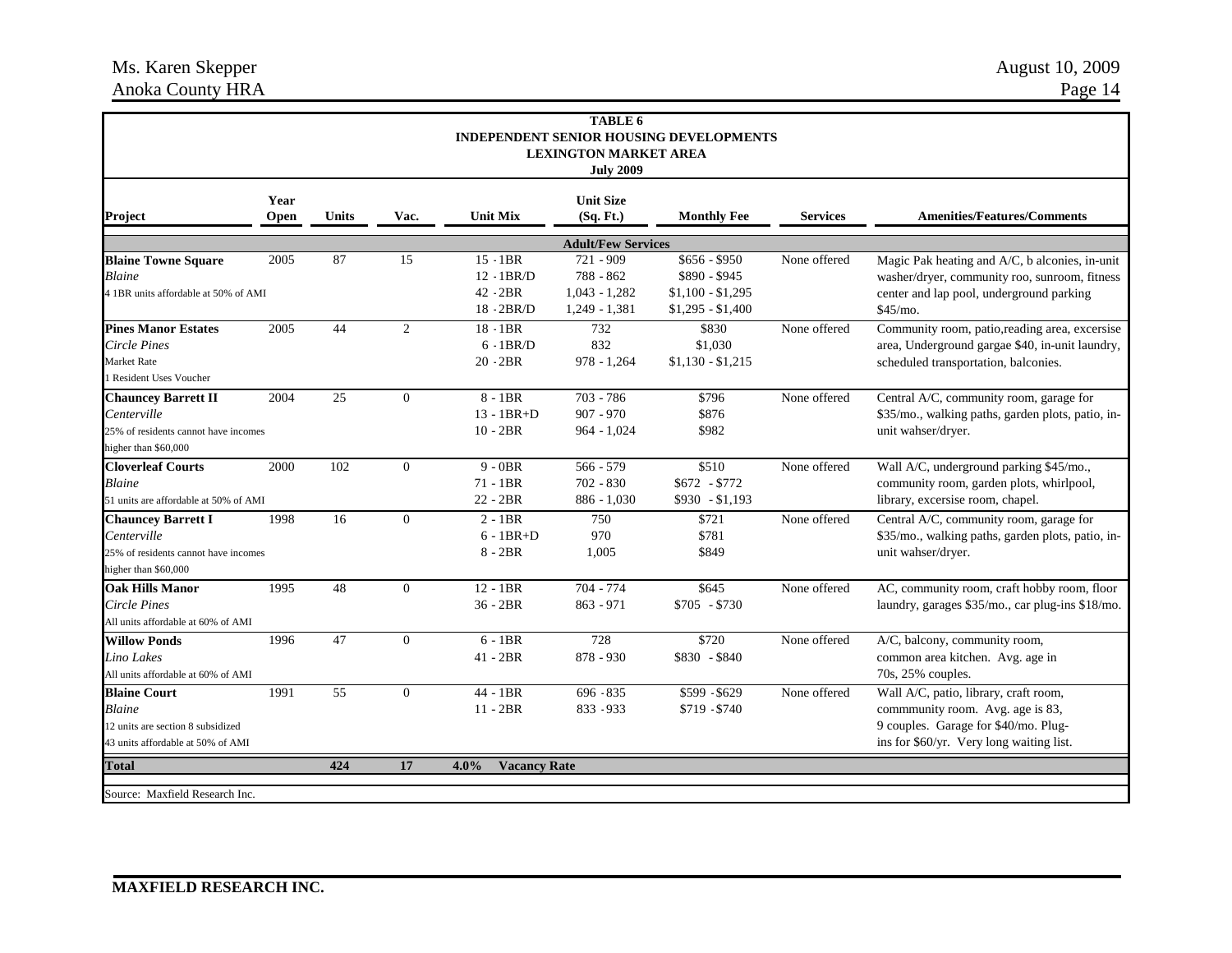### *Oak Hills Manor*

This three-story building opened in Circle Pines in 1995 and was developed by Hill & Associates. It has 48 units consisting of 12 one-bedrooms and 36 two-bedroom units. Rent for a onebedroom unit is \$645 and ranges from \$705 to \$730 for two-bedroom units. The project has been fully occupied for many years now. Oak Hills Manor is an affordable project at 60% of the AMI.

#### *Willow Ponds*

Willow Ponds consists of 47 one-level cottages with attached and detached garages. Opened in 1996 by Eloigne Companies, Willow Ponds has 6 one-bedroom cottages that rent for \$715 and 41 two-bedroom cottages that range in rent from \$800 to \$830. The development had no vacancies at the time of the survey. Willow Ponds is affordable at 60% of the AMI.

#### *Blaine Court*

The oldest independent senior housing project in the Market Area, Blaine Court opened in 1991 by Twin Cities Christian Home. The project consists of 55 units with 44 one-bedroom units and 11 two-bedroom units. One-bedroom units have basic rents ranging from \$542 to \$570, while two-bedroom units range from \$651 to \$670. Blaine Court has been fully occupied since it opened and has a very long waiting list. The project has 12 units that are section 8 subsidized and the remaining units are affordable at 50% of AMI.

All projects in the Market Area are adult/few services developments and do not offer any services. Common features and amenities among the projects include central/wall air conditioning, community room, library, garden plots. All projects offer garage parking for \$35 to \$50 a month and is included at Willow Ponds. Chauncey Barrett is the only development that has in-unit washer and dryers.

# **Pending Senior Developments**

The Market Area currently has a few developments proposed. We have identified three pending senior projects in the Lexington Market Area over the next several years in the preliminary development planning stage. We identified approximately 350 units of senior housing that are proposed at this time. Of which, there could be only 35 rental units for independent seniors. We are uncertain that any of the following developments will be developed in the near future. The following, summaries pending projects for each of the communities within the Market Area:

### *Lexington*

• There are currently no pending senior projects in the City of Lexington.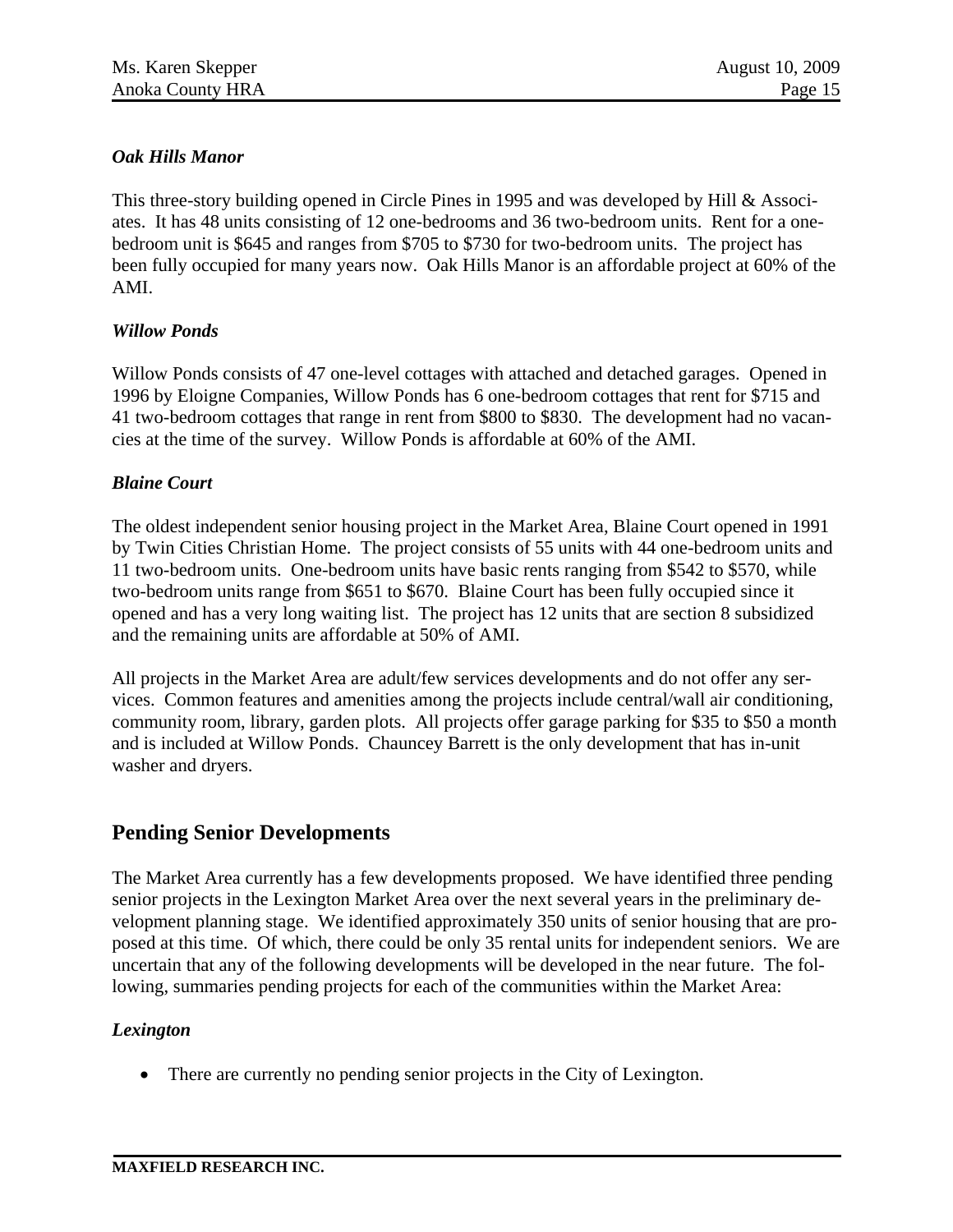### *Blaine*

• **Winkelman Building Corporation**, with management by Augustana Care, received approval to develop *Afilius Senior Living* at the Hipp Farm Site on 125<sup>th</sup> Avenue. The development is planned to include 93 congregate units, 82 assisted living units and 31 memory care units. A planner at the City of Blaine commented that this development has been placed on hold and is unlikely to move forward.

The Hipp Farm Site above has been acquired by **Walker Methodist**. Walker Methodist is proposing to build a senior housing campus in which they recently applied for approval for a three phase project that would include 35 independent units, 39 assisted living units, 16 memory care units, 10 care suites, and 34 skilled nursing beds in the first phase. The other two phases do not have any specifics at this time. This project is in the early stages of development and is currently going through the approval process with the City. This project is also located on the far west end of the Market Area and may have limited market overlap with the proposed independent units. In addition, we are not including this project in our demand calculations due to the uncertainty of this project receiving the proper funding for development in the near future.

#### *Centerville*

• Beard Group Inc. is exploring the potential to build 100 housing units in the Downtown area of Centerville. As we understand, half of these units would be senior cooperative housing. Additional information on this project is not available as of July 2009 and to our understanding, it remains very preliminary. We do not consider it competitive with the proposed project.

#### *Circle Pines*

• There are currently no pending senior projects in the City of Circle Pines.

#### *Lino Lakes*

• The **Hartford Group** proposed a development in Lino Lakes called *Regent at Woods Edge* that is part of the Legacy at Woods Edge housing development near Interstate 35W and Lake Drive. The development was proposed to include approximately 100 congregate units, 30 assisted living units and 20 memory care units. As we understand, the developer is disbanding and the City is seeking to secure another master developer. No developer has been secured as of July 2009 and no additional senior projects are pending in the City of Lino Lakes at this time. Because these units are planned to offer services we do not consider this development competitive with the proposed project.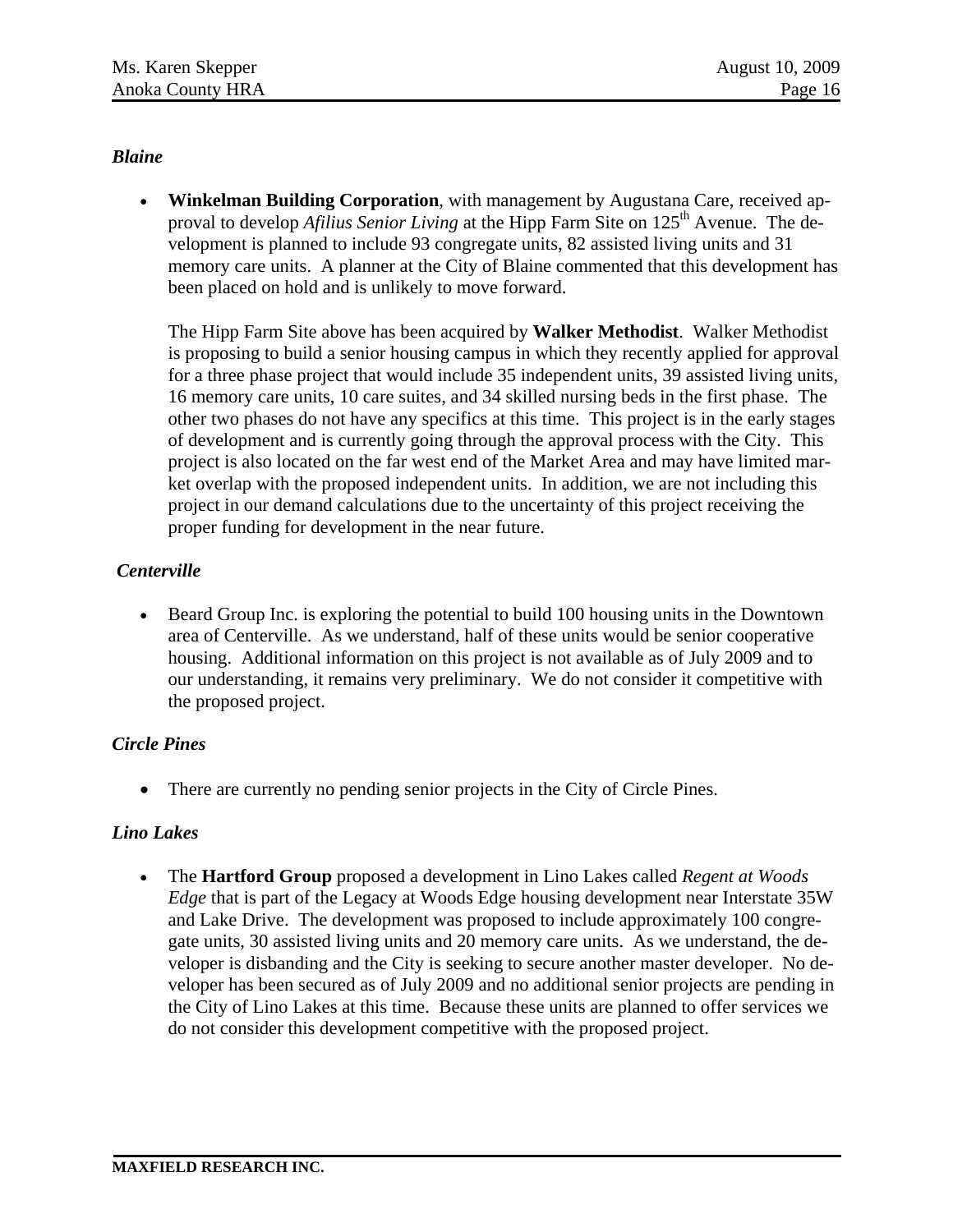# **Preliminary Demand Estimates for Senior Housing**

### **Demand for Market Rate Independent Senior Housing**

Table 7 presents our demand calculations for market rate independent senior housing without services (i.e. "active adult") in the Market Area in 2009 and 2014.

The market for independent rental housing is comprised of older adult (age 55 to 64), younger senior (age 65 to 74) and older senior (age 75+) households in the Lexington Market Area. In order to arrive at the potential age, income and asset-qualified base for active adult housing, we include all older adult, younger senior and older senior households with incomes of \$35,000 or more plus homeowner households with incomes between \$25,000 and \$34,999 who would qualify with the proceeds from a home sale. The number of qualifying homeowner households is estimated by applying the appropriate homeownership rate, as identified in Table 4, to each age cohort. In 2009, we estimate there are 8,120 age, income and asset-qualified households that would support demand for market rate independent rental housing in the Lexington Market Area.

Adjusting to include appropriate capture rates for each age cohort (0.5% of households age 55 to 64, 4.0% of households age 65 to 74 and 14.5% of households age 75 and older) results in a demand potential for an estimated 211 market rate independent rental units in 2009.

In addition to the demand generated from within the Market Area, a second portion of demand would come from outside the Market Area. We estimate that seniors currently residing outside the Market Area will generate 20% of the demand for active adult housing – increasing total demand to roughly 265 independent adult rental units. Demand from outside the Market Area includes of parents of adult children living in the Market Area, individuals who live just outside the Market Area and have an orientation to the area and former residents who desire to return upon retirement.

The existing supply of independent housing satisfies some of the total demand for independent housing in the Market Area. To calculate excess demand—the demand beyond the supply of existing units—we deduct the number of existing units from the total demand potential. After reducing demand by the number of existing competitive units at market equilibrium (95% occupancy), total excess demand potential remains for 65 units of market rate independent housing.

No single Site can capture all of the excess demand in a Market Area. We estimate that a highquality location in Lexington can capture 25% of total demand for market rate independent senior rental housing. Based on the calculations in Table 7, we find **excess demand capturable on the subject Site in Lexington for 16 market rate independent senior housing units.** 

Adjusting for inflation, we estimate that households with incomes of \$40,000 or more and homeowners with incomes of \$30,000 to \$39,999 would be candidates for independent housing in 2014. Following the same methodology*,* we project that **demand for independent housing on the Site increases to 26 market rate independent senior housing units through 2014.**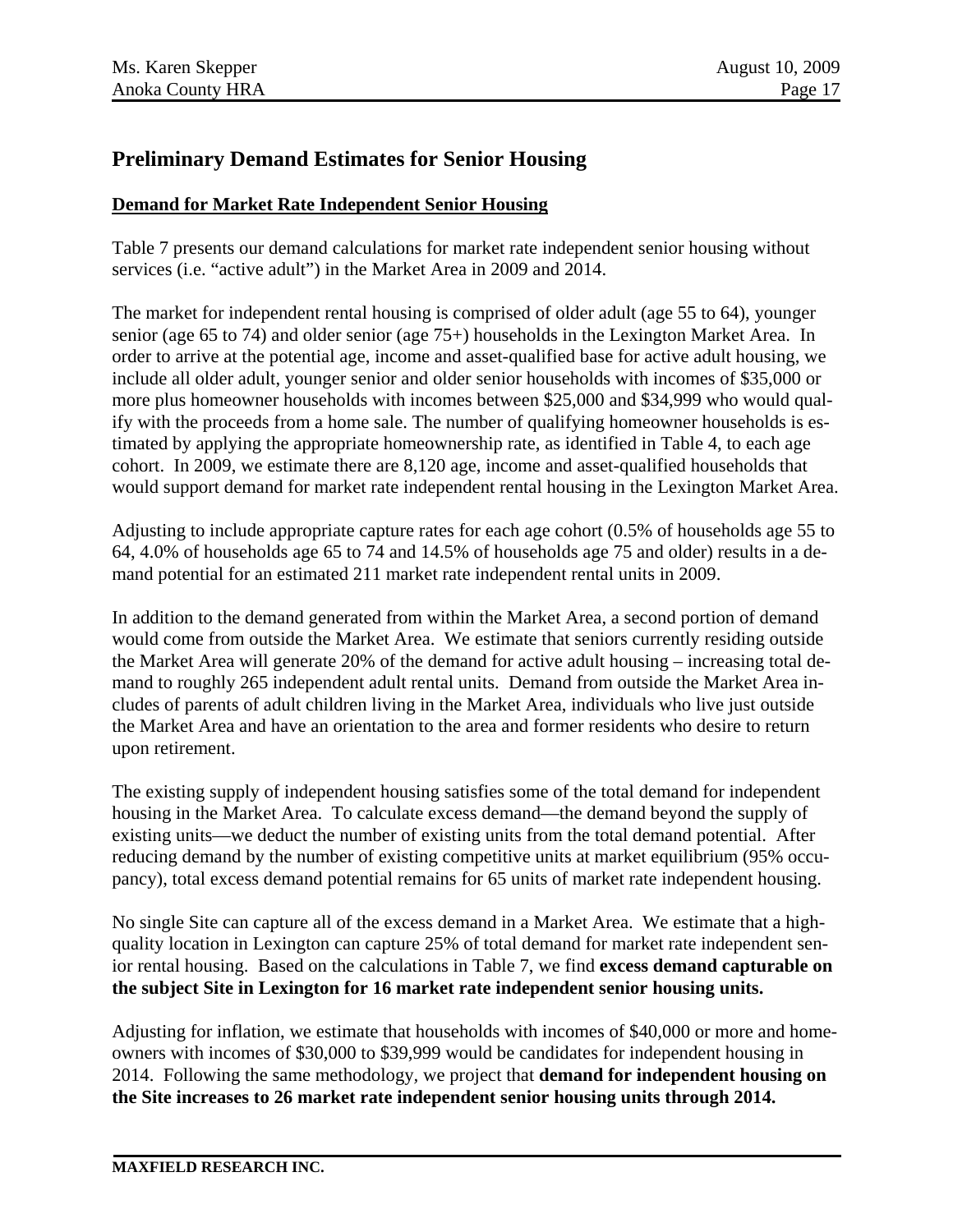| <b>TABLE 7</b><br><b>MARKET RATE INDEPENDENT HOUSING DEMAND</b>                                                                                                                   |             |       |                           |       |             |       |                           |       |
|-----------------------------------------------------------------------------------------------------------------------------------------------------------------------------------|-------------|-------|---------------------------|-------|-------------|-------|---------------------------|-------|
| <b>LEXINGTON MARKET AREA</b><br>2009 & 2014                                                                                                                                       |             |       |                           |       |             |       |                           |       |
|                                                                                                                                                                                   |             |       | 2009                      |       |             |       | 2014                      |       |
|                                                                                                                                                                                   |             |       | <b>Age of Householder</b> |       |             |       | <b>Age of Householder</b> |       |
|                                                                                                                                                                                   |             | 55-64 | 65-74                     | $75+$ |             | 55-64 | 65-74                     | $75+$ |
| # of Households w/ Incomes of $>$ \$35,000 <sup>1</sup>                                                                                                                           |             | 4,994 | 1,775                     | 486   |             | 5,975 | 2,188                     | 564   |
| # of Households w/ Incomes of \$25,000 to \$34,999 <sup>1</sup>                                                                                                                   | $\ddot{}$   | 319   | 396                       | 243   |             | 402   | 538                       | 174   |
| (times) Homeownership Rate                                                                                                                                                        | $\mathbf x$ | 95%   | 93%                       | 80%   | $\mathbf x$ | 95%   | 93%                       | 80%   |
| (equals) Total Potential Market Base                                                                                                                                              | $=$         | 5,297 | 2,143                     | 680   | $=$         | 6,357 | 2,688                     | 703   |
| (times) Potential Capture Rate                                                                                                                                                    | X           | 0.5%  | 4.0%                      | 14.5% | $\mathbf X$ | 0.5%  | 4.0%                      | 14.5% |
| (equals) Demand Potential                                                                                                                                                         |             | 26    | 86                        | 99    | $=$         | 32    | 108                       | 102   |
| <b>Total Market Rate Demand Potential</b>                                                                                                                                         |             |       | 211                       |       |             |       | 241                       |       |
| (plus) Demand from Outside Market Area (20%)                                                                                                                                      |             |       | 53                        |       |             |       | 60                        |       |
| (equals) Total Demand Potential                                                                                                                                                   |             |       | 264                       |       |             |       | 302                       |       |
| (minus) Existing and Pending Independent Units <sup>2</sup>                                                                                                                       |             |       | 199                       |       |             |       | 199                       |       |
| (equals) Total Demand Potential in Market Area                                                                                                                                    |             |       | 65                        |       |             |       | 103                       |       |
| (times) Percent of Demand Capturable on a Site                                                                                                                                    |             |       | 25%<br>X                  |       |             |       | 25%<br>$\mathbf{x}$       |       |
| (equals) Excess Demand Capturable on a Site                                                                                                                                       |             |       | 16<br>$=$                 |       |             |       | 26<br>$=$                 |       |
| 2014 calculations define income-qualified households as all households with incomes greater than \$40,000 and homeowner households with incomes<br>between \$30,000 and \$39,999. |             |       |                           |       |             |       |                           |       |
| <sup>2</sup> Includes existing and pending units at 95% occupancy, or market equilibrium. No additional units are planned through 2014.                                           |             |       |                           |       |             |       |                           |       |
|                                                                                                                                                                                   |             |       |                           |       |             |       |                           |       |

Source: Maxfield Research Inc.

### **Demand for Subsidized/Affordable Independent Senior Housing**

Table 8 presents our demand calculations for subsidized/affordable independent senior housing without services (i.e. "active adult") in the Market Area in 2009 and 2014.

While the methodology used to calculate demand for subsidized/affordable housing closely mirrors the methodology used to calculate demand for market rate housing, we make several adjustments to more precisely quantify demand among this market segment. The following points summarize these adjustments:

• *Income-Qualifications*: Seniors who earn up to 80% of the Area Median Income would be qualified for income-restricted housing products. Based on information supplied by the Minnesota Housing Finance Agency, current income-restrictions for the upper end of the range for affordable housing (80% AMI) are \$44,800 for a one-person households and \$51,200 for a two-person household. It is important to note that individual affordable developments may have unique income-guidelines that are more precise than these income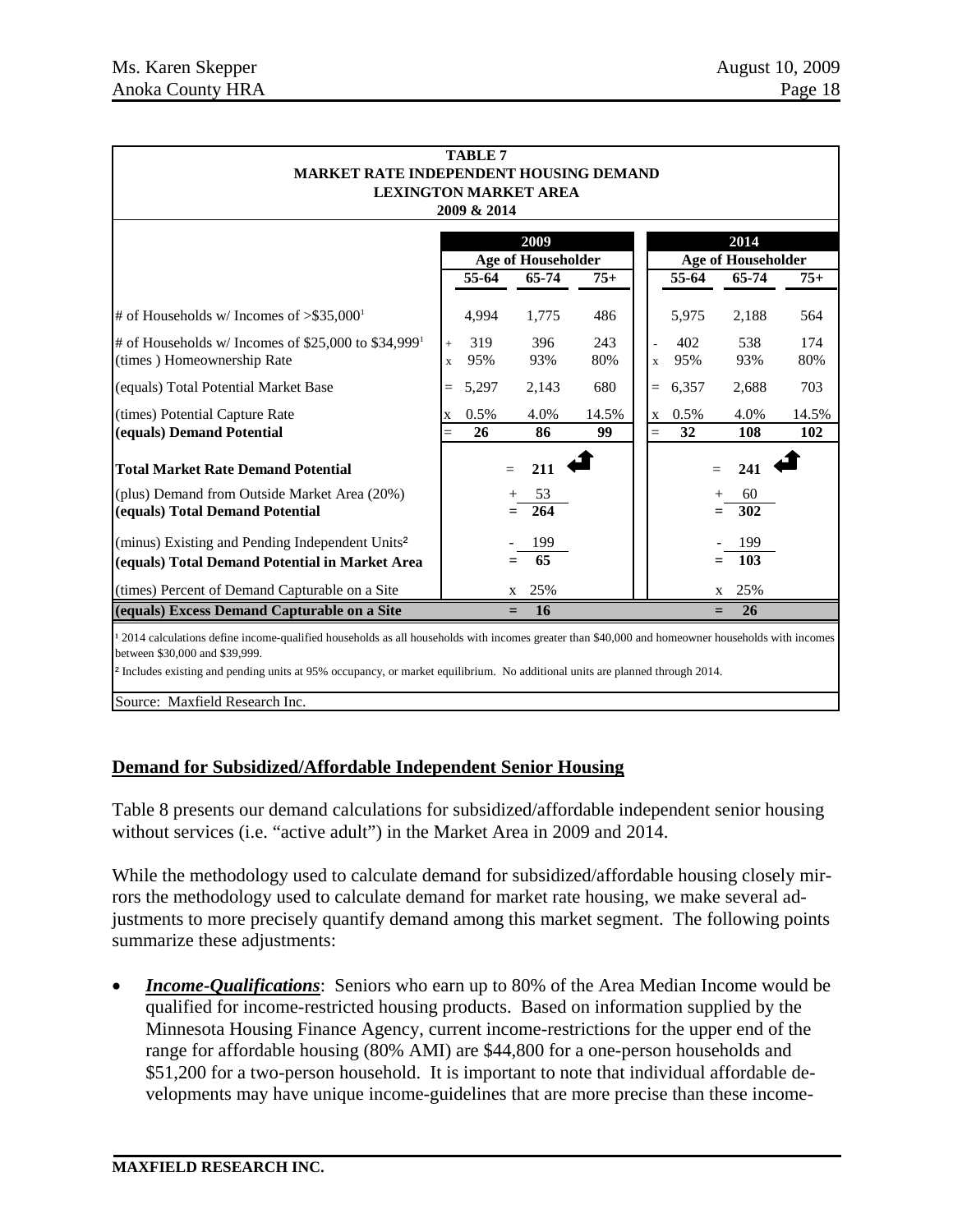opments may have unique income-guidelines that are more precise than these incomerestrictions due to subsidy type or other factors.

We exclude homeowner households with incomes between \$25,000 and \$35,000, as these households would have additional equity that could be converted to monthly income following the sales of their single-family homes.

|                                                                                                                                                        | <b>TABLE 8</b>                                                                          |             |                           |       |             |       |                           |       |
|--------------------------------------------------------------------------------------------------------------------------------------------------------|-----------------------------------------------------------------------------------------|-------------|---------------------------|-------|-------------|-------|---------------------------|-------|
|                                                                                                                                                        | <b>SUBSIDIZED/AFFORDABLE INDEPENDENT HOUSING DEMAND</b><br><b>LEXINGTON MARKET AREA</b> |             |                           |       |             |       |                           |       |
|                                                                                                                                                        |                                                                                         | 2009 & 2014 |                           |       |             |       |                           |       |
|                                                                                                                                                        |                                                                                         |             |                           |       |             |       |                           |       |
|                                                                                                                                                        |                                                                                         |             | 2009                      |       |             |       | 2014                      |       |
|                                                                                                                                                        |                                                                                         |             | <b>Age of Householder</b> |       |             |       | <b>Age of Householder</b> |       |
|                                                                                                                                                        |                                                                                         | 55-64       | 65-74                     | $75+$ |             | 55-64 | 65-74                     | $75+$ |
| # of Households w/ Incomes of $\leq$ \$34,999 <sup>1</sup>                                                                                             |                                                                                         | 665         | 886                       | 883   |             | 920   | 1,347                     | 1,114 |
| Less Households w/ Incomes of \$25,000 to \$34,999 <sup>1</sup>                                                                                        |                                                                                         | 319         | 396                       | 243   |             | 402   | 538                       | 174   |
| (times) Homeownership Rate                                                                                                                             | $\mathbf x$                                                                             | 95%         | 93%                       | 80%   | $\mathbf x$ | 95%   | 93%                       | 80%   |
| (equals) Lotal Potential Market Base                                                                                                                   | $=$                                                                                     | 362         | 518                       | 689   | $=$         | 538   | 847                       | 975   |
| (times) Potential Capture Rate                                                                                                                         |                                                                                         | 2.0%        | 10.0%                     | 20.0% | $\mathbf X$ | 2.0%  | 10.0%                     | 20.0% |
| (equals) Demand Potential                                                                                                                              |                                                                                         | 7           | 52                        | 138   | $=$         | 11    | 85                        | 195   |
| <b>Total Market Rate Demand Potential</b>                                                                                                              |                                                                                         |             | 197                       |       |             |       | 290                       |       |
| (plus) Demand from Outside Market Area (20%)                                                                                                           |                                                                                         |             | 49                        |       |             |       | 73                        |       |
| (equals) Total Demand Potential                                                                                                                        |                                                                                         |             | 246                       |       |             |       | 363                       |       |
| (minus) Existing and Pending Independent Units <sup>2</sup>                                                                                            |                                                                                         |             | 204                       |       |             |       | 204                       |       |
| (equals) Total Demand Potential in Market Area                                                                                                         |                                                                                         |             | 42                        |       |             |       | 159                       |       |
| (times) Percent of Demand Capturable on a Site                                                                                                         |                                                                                         |             | 35%<br>X                  |       |             |       | 35%<br>X                  |       |
| (equals) Excess Demand Capturable on a Site<br>15<br>56<br>$=$<br>$=$                                                                                  |                                                                                         |             |                           |       |             |       |                           |       |
| <sup>1</sup> 2014 calculations define income-qualified households as all households with incomes less than \$39,999. Homeowner households with incomes |                                                                                         |             |                           |       |             |       |                           |       |
| between \$30,000 and \$39,999 are excluded from the market potential for financially-assisted housing.                                                 |                                                                                         |             |                           |       |             |       |                           |       |
| <sup>2</sup> Includes existing and pending units at 95% occupancy, or market equilibrium. No additional units are planned through 2014.                |                                                                                         |             |                           |       |             |       |                           |       |

Source: Maxfield Research Inc.

- *Capture Rates*: Households in a need-based situation (either requiring services or financial assistance) more readily move to housing alternatives than those in non-need based situations. Hence, the capture rate among each age group is higher than for market rate housing. Capture rates are employed at 2.0% for households age 55 to 64, 10.0% for households age 65 to 74 and 20.0% for households age 75 and older.
- **Potential Demand Capture:** Seniors in a need-based situation are less selective when securing housing than those in a non-need based situation. We estimate that a high-quality site would capture a greater proportion of total demand for financially-assisted housing than for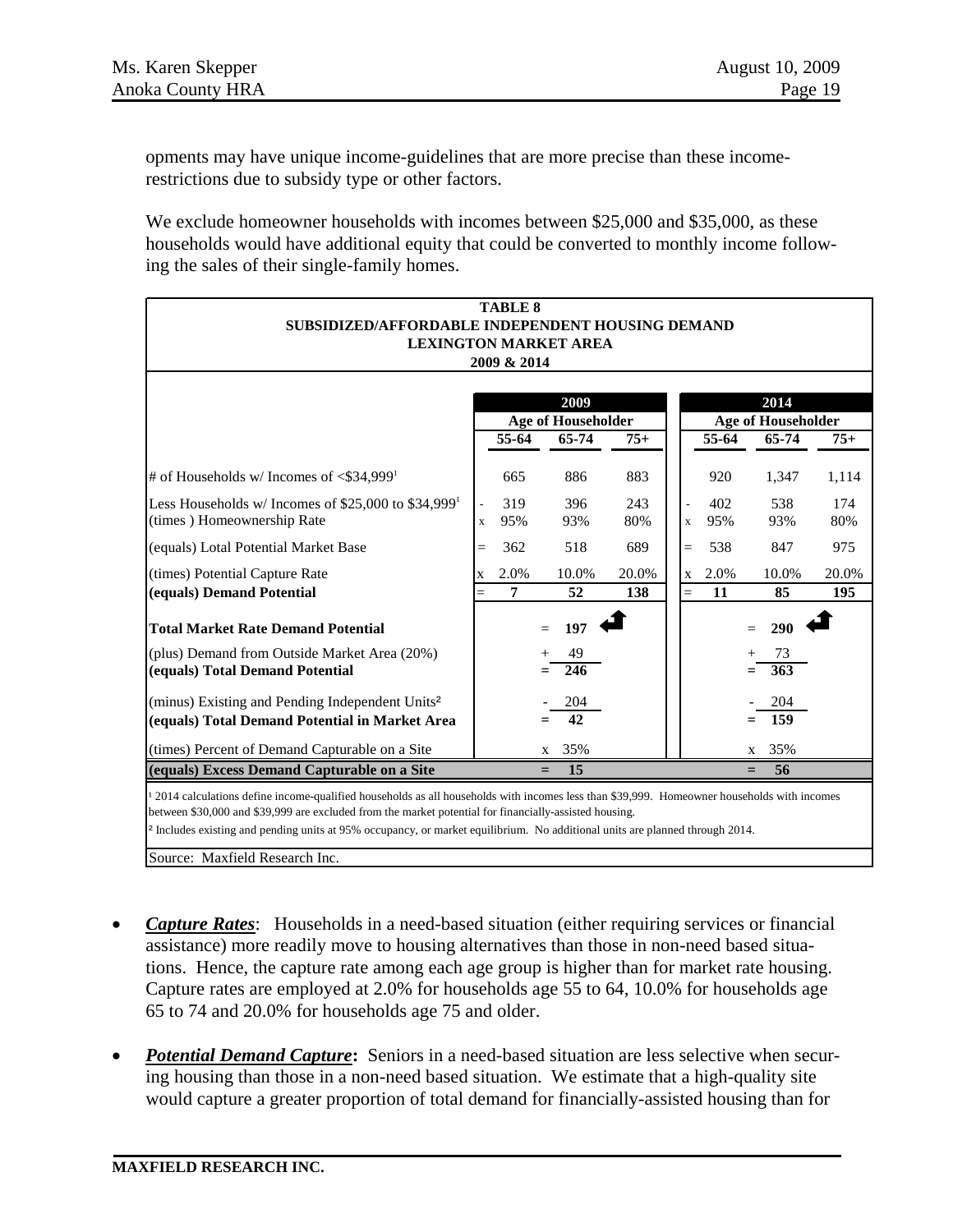market rate housing; hence, the potential capture rate increases to 35% for active adult housing.

Based on the calculations in Table 8, we find **excess demand capturable in Lexington for 15 financially-assisted independent senior housing units in 2009.** 

Adjusting for inflation, we estimate that households with incomes up to \$39,999 would be candidates for financially-assisted independent housing in 2014. We reduce the potential market by homeowner households earning between \$30,000 and \$39,999 that would exceed incomerestrictions once equity from their home sales is converted to monthly income. Following the same methodology*,* we project that **demand for independent housing in Lexington is calculated for 56 financially-assisted independent senior housing units 2014.** 

# **Preliminary Conclusions**

The initial market assessment of the age/income-qualified senior base and inventory of existing competitive units in the Lexington Market Area indicate that demand as of 2009 exists for both market rate and affordable independent senior rental housing. Our calculations indicate that there is sufficient demand to support up to 16 market rate and 15 affordable independent adult rental units in 2009. With the increasing senior population in the Market Area, demand will riseto 26 market rate units and 56 affordable units by 2014.

| TABLE 9<br><b>DEMAND SUMMARY</b><br><b>LEXINGTON MARKET AREA</b><br>2009 to 2014                       |      |      |      |      |  |  |  |  |
|--------------------------------------------------------------------------------------------------------|------|------|------|------|--|--|--|--|
| Demand Capturable on a<br><b>Market Area Demand</b><br><b>Housing Type</b><br><b>Site in Lexington</b> |      |      |      |      |  |  |  |  |
|                                                                                                        | 2009 | 2014 | 2009 | 2014 |  |  |  |  |
| Market Rate Independent                                                                                | 65   | 103  | 16   | 26   |  |  |  |  |
| Affordable Independent                                                                                 | 42   | 159  | 15   | 56   |  |  |  |  |
| 107<br>82<br>262<br>31<br><b>Total Housing Units</b>                                                   |      |      |      |      |  |  |  |  |
| Source: Maxfield Research Inc.                                                                         |      |      |      |      |  |  |  |  |

### **Recommended Development Concept**

We recommend building a senior housing project with no more than 44 units, or about 80% of the calculated demand in 2011. On the following page, we have provided recommended unit mix, sizes, and pricing for a senior housing project on the Subject Site based on the demand fig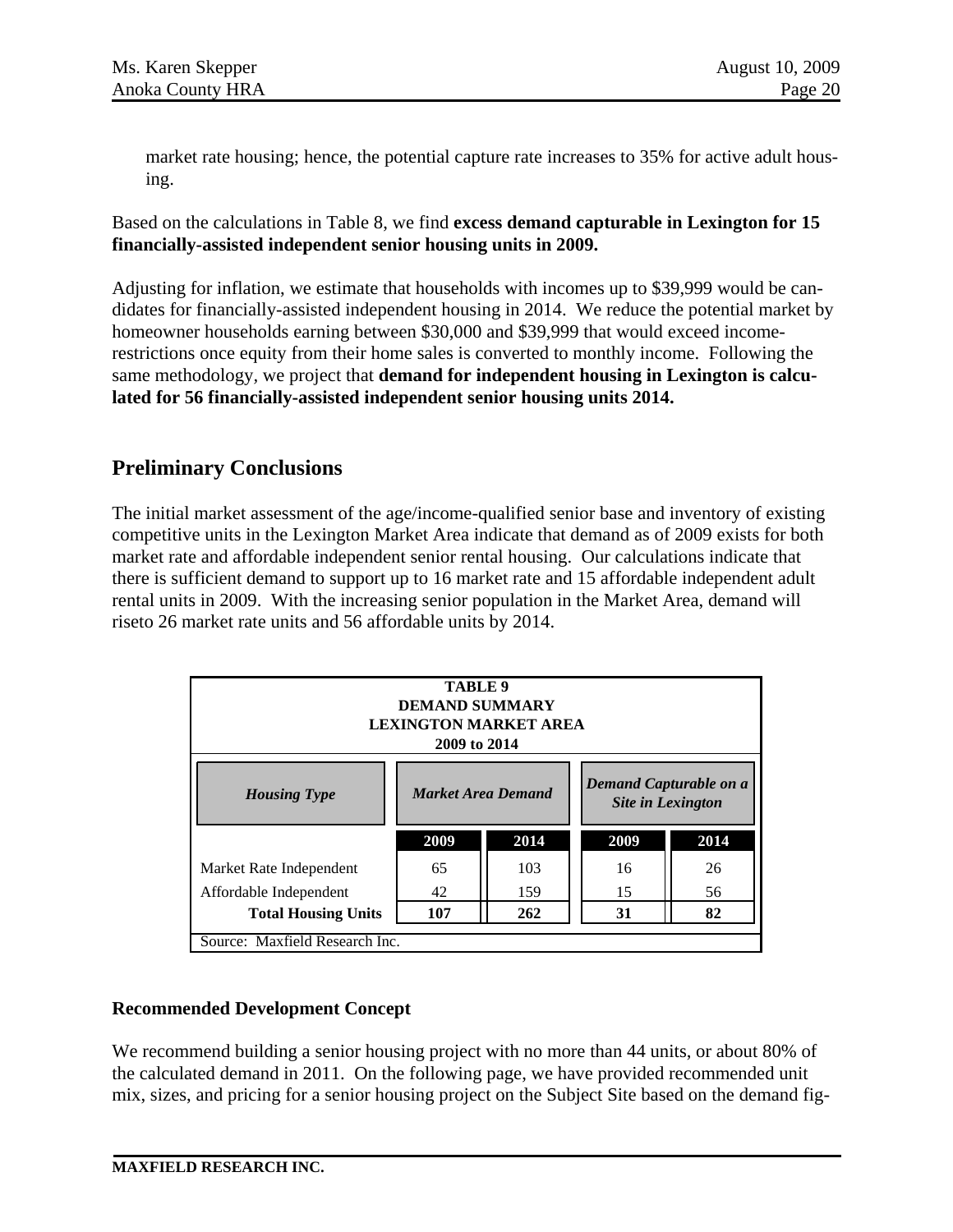ures. We would recommend that the project consist of roughly half market rate and half affordable units and include a range of unit sizes and types to appeal to a broader target market. We are conservative on the market rate units, knowing that a high percentage of units will most likely have to be occupied by seniors currently living outside of the City of Lexington. Based on rents achieved at existing and pending projects in the Market Area, we recommend monthly rents ranging from \$800 to \$850 for one-bedroom units, \$925 to \$975 for one-bedroom plus den units, and \$1,050 to \$1,150 for two-bedroom units. However, the recommended market rate rents are on the low end for new construction and it may be difficult to achieve these rents for a developer. Because many of the market rate residents will likely come from the surrounding communities of Lexington in the Market Area it is possibly for these rents to increase slightly if needed to make the project financially feasible. These monthly rents include water, sewer, and trash removal. Residents would responsible for heat and electricity, however.

| TABLE <sub>10</sub><br><b>RECOMMENDED CONCEPT</b><br><b>INDEPENDENT SENIOR HOUSING</b><br><b>LEXINGTON MARKET AREA</b><br><b>July 2009</b> |                                                                                                                                                                                                      |                |                  |                                |                               |                              |  |  |  |
|--------------------------------------------------------------------------------------------------------------------------------------------|------------------------------------------------------------------------------------------------------------------------------------------------------------------------------------------------------|----------------|------------------|--------------------------------|-------------------------------|------------------------------|--|--|--|
|                                                                                                                                            |                                                                                                                                                                                                      | # of Units     | <b>Unit Type</b> | <b>Unit Sizes</b><br>(Sq. Ft.) | <b>Monthly</b><br><b>Rent</b> | <b>Rent per</b><br>(Sq. Ft.) |  |  |  |
| <b>Market Rate</b>                                                                                                                         |                                                                                                                                                                                                      |                |                  |                                |                               |                              |  |  |  |
| 8                                                                                                                                          |                                                                                                                                                                                                      | 10             | 1BR              | 725 - 825                      | $$800 - $850$                 | $$1.03 - $1.10$              |  |  |  |
| $\overline{\mathcal{L}}$                                                                                                                   |                                                                                                                                                                                                      | 4              | 1BR/Den          | $800 - 925$                    | $$925 - $975$                 | $$1.05 - $1.16$              |  |  |  |
| 6                                                                                                                                          |                                                                                                                                                                                                      | 6              | 2BR              | $950 - 1,100$                  | $$1,050 - $1,150$             | $$1.05 - $1.11$              |  |  |  |
| 18                                                                                                                                         |                                                                                                                                                                                                      | 20             |                  |                                |                               |                              |  |  |  |
| <b>Affordable</b>                                                                                                                          |                                                                                                                                                                                                      |                |                  |                                |                               |                              |  |  |  |
| 10                                                                                                                                         | ÷,                                                                                                                                                                                                   | 10             | 1 <sub>BR</sub>  | $725 - 825$                    | 50-60% of AMI                 |                              |  |  |  |
| $\overline{4}$                                                                                                                             | $\overline{a}$                                                                                                                                                                                       | $\overline{4}$ | 1BR/Den          | $800 - 925$                    | 50-60% of AMI                 |                              |  |  |  |
| 6                                                                                                                                          |                                                                                                                                                                                                      | 8              | 2BR              | $950 - 1,100$                  | 50-60% of AMI                 |                              |  |  |  |
| 20                                                                                                                                         |                                                                                                                                                                                                      | 22             |                  |                                |                               |                              |  |  |  |
|                                                                                                                                            | <b>Note:</b> All rents are quoted in 2009 dollars and can be trended upward by 3% annually until<br>opening. Monthly rents should include water, sewer, and trash.<br>Source: Maxfield Research Inc. |                |                  |                                |                               |                              |  |  |  |

# **Proposed Site Location**

Important criteria for independent seniors when choosing locations for senior rental housing are accessibility and visibility, proximity to health care and community services, compatibility with surrounding land uses, and aesthetics of surrounding land uses.

This Site for the proposed development is the location of the former Lexington City Hall build-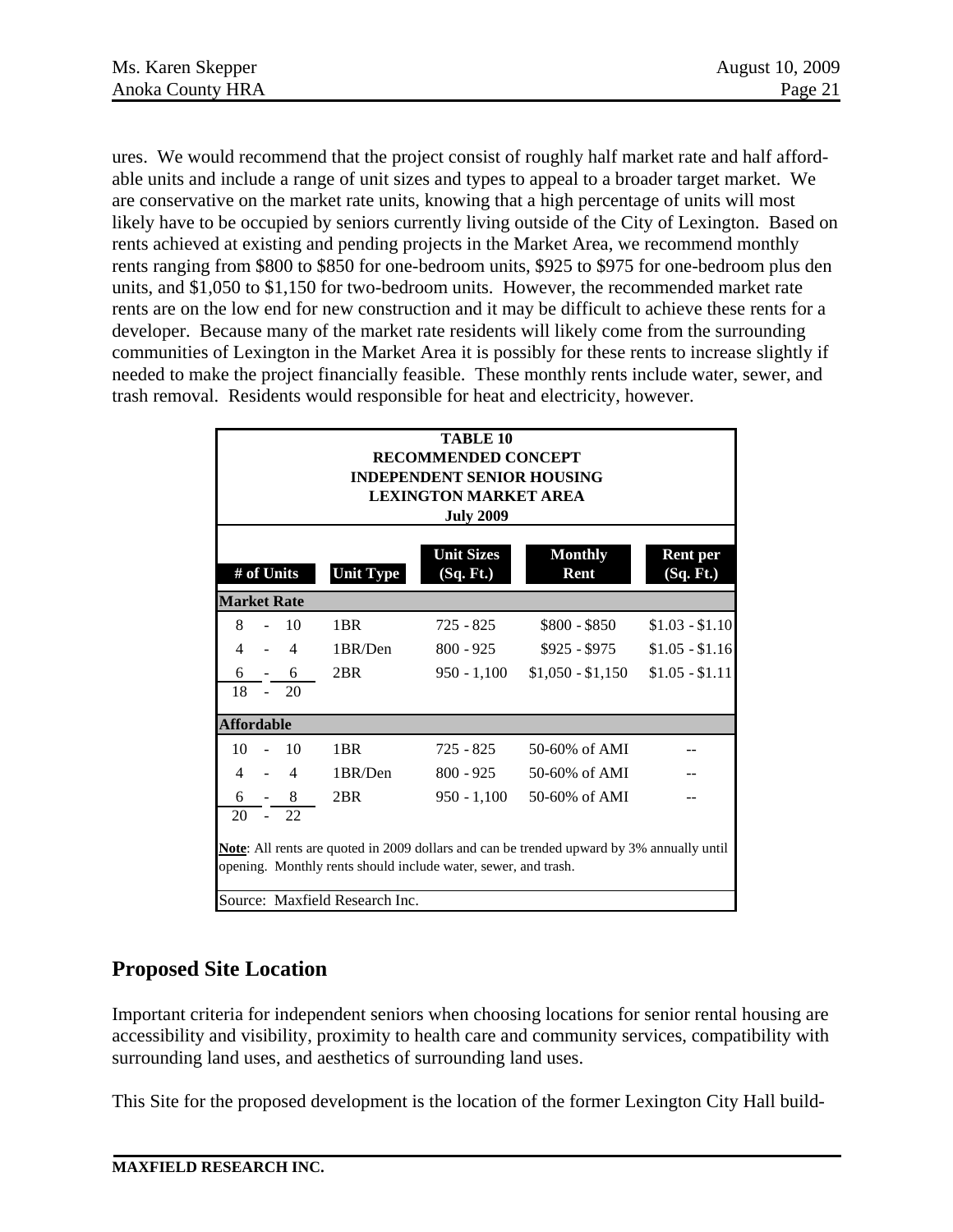ing at the corner of Lexington Avenue and Lovell Road. The current building is being utilized as office/retail/commercial space and appears to be mostly empty with tenants such as Pizza Man, H&R Block, and Book Mill.

The proposed Site is located within one-half mile of goods and services. The Northway Shopping Center located in Lexington offers a variety of shops that would appeal to seniors from Festival Foods, Checker Auto Parts, Family Dollar, Monterey Mexican Restaurant, Great Clips, Benton Bakery, Workout Express, and a tobacco store. More services are located at the intersection of Lexington and Lake Drive that include U.S. Bank, Papa Murphy's, Burger King, Walgreen's, McDonalds, Subway, and numerous other small retailers. The Site is in close proximity to places of worship as there are 10 different churches within two miles of the Sites and 24 churches within five miles. A number of medical services and physicians are located within a 10-mile radius of the Site, giving seniors options for their health care needs. Kate Haven Golf Course is also located one-half mile south of the Lake Drive/Lexington intersection. Interstate 35W is located about one and a half miles west of the Site, giving seniors convenient access to the Twin Cities communities.

The Site is easily accessible via Lexington Avenue or Lovell Road. There are no incompatible land uses adjacent to the Site and it is located a short drive or walk from most if not all goods and services in the area. Residential neighborhoods dominate the land west/east/north of the Site while retail and services are located south and southeast of the Site along Lake Drive and Lexington Avenue.



View of south side of existing building on proposed Site facing north from across Lovell Road.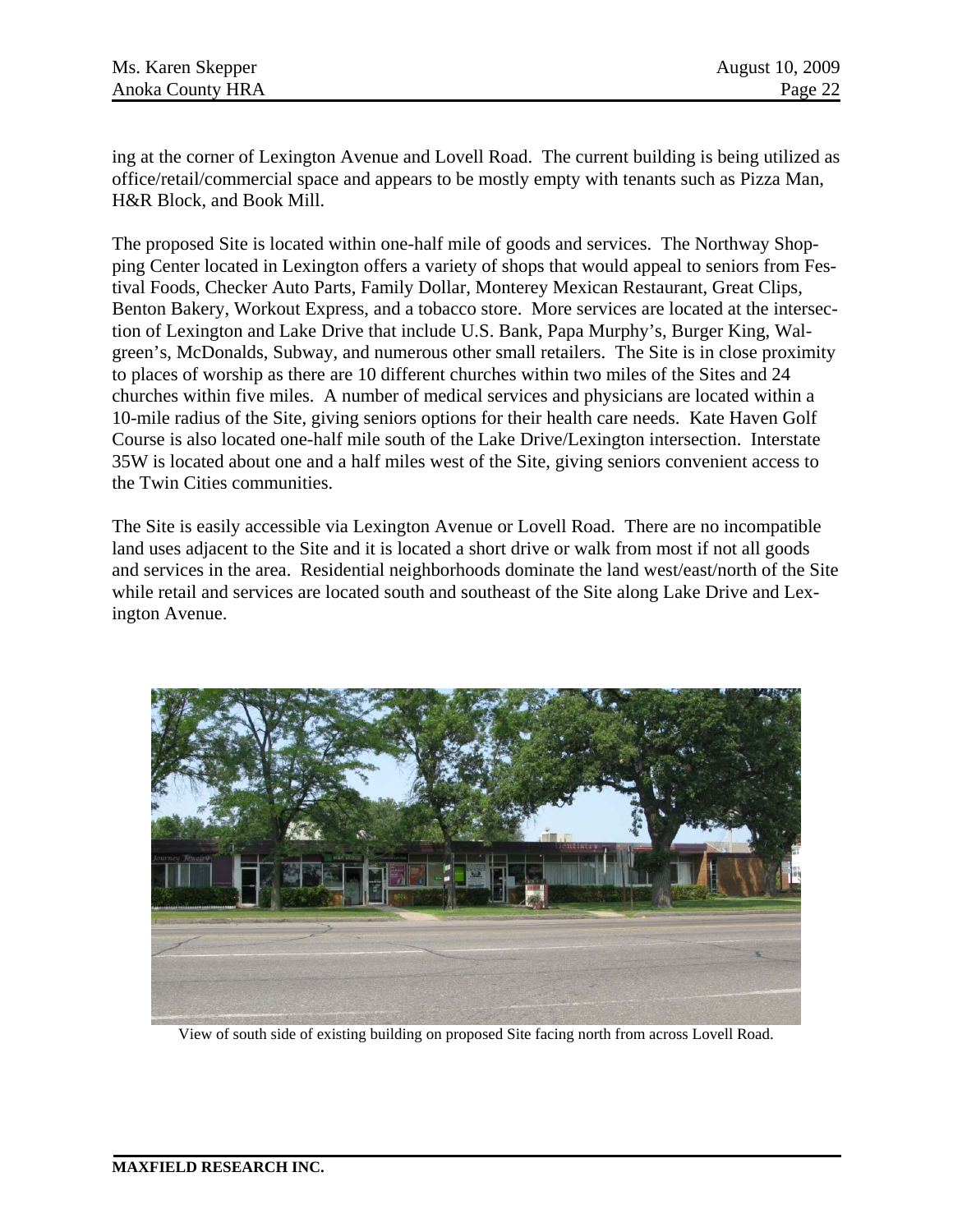

View of east side existing building on proposed Site facing southwest from across Lexington Ave.



View of west side of existing building on proposed Site facing east from existing underutilized parking lot.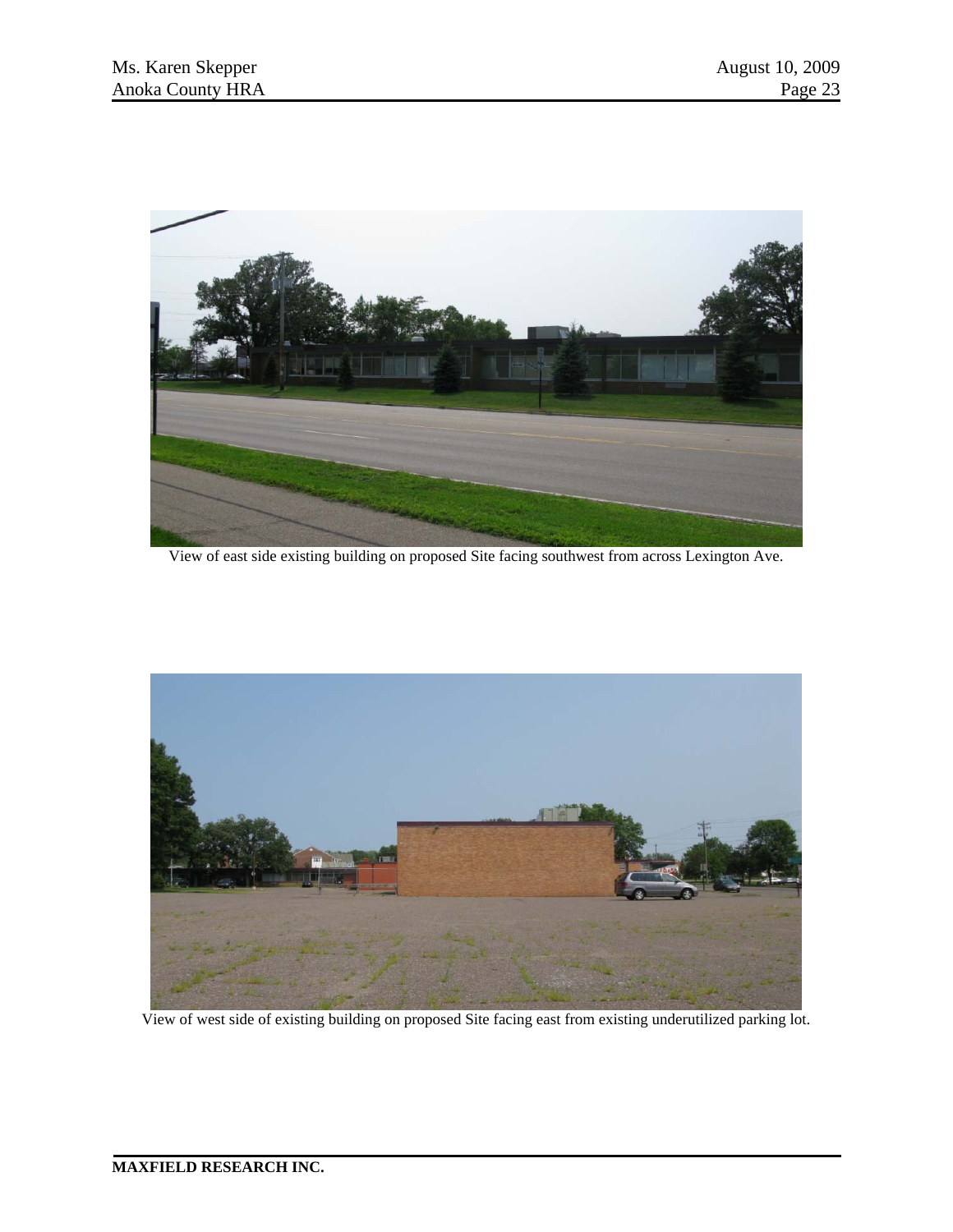

View of adjacent single-family homes and playground/park west of proposed Site.



View west along Lovell Road from entrance to parking lot on proposed Site.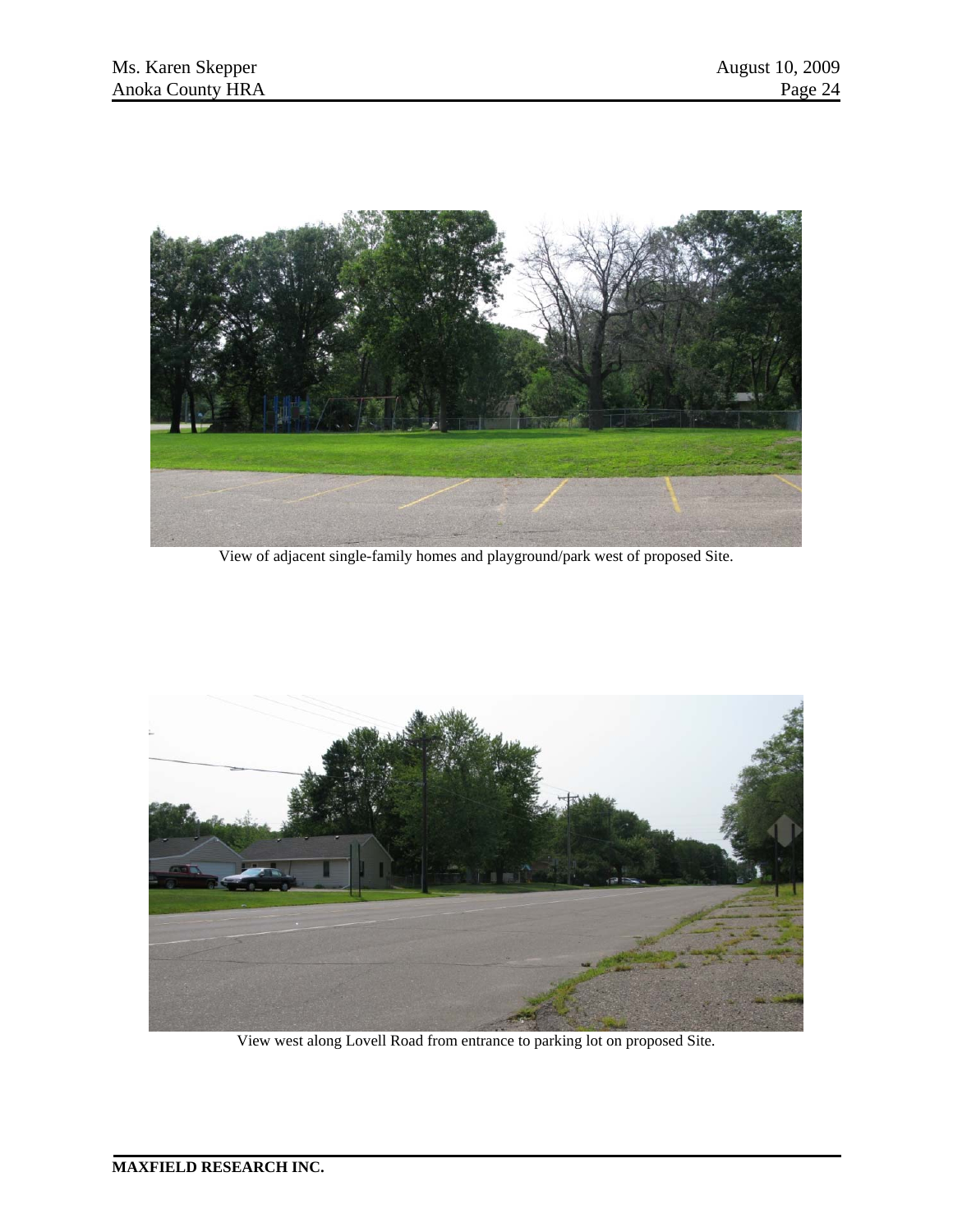

View east of townhomes adjacent to proposed Site across Lexington Avenue.



View southeast from proposed Site of intersection of Lexington Ave. and Lake Dr. beyond retail center parking lot.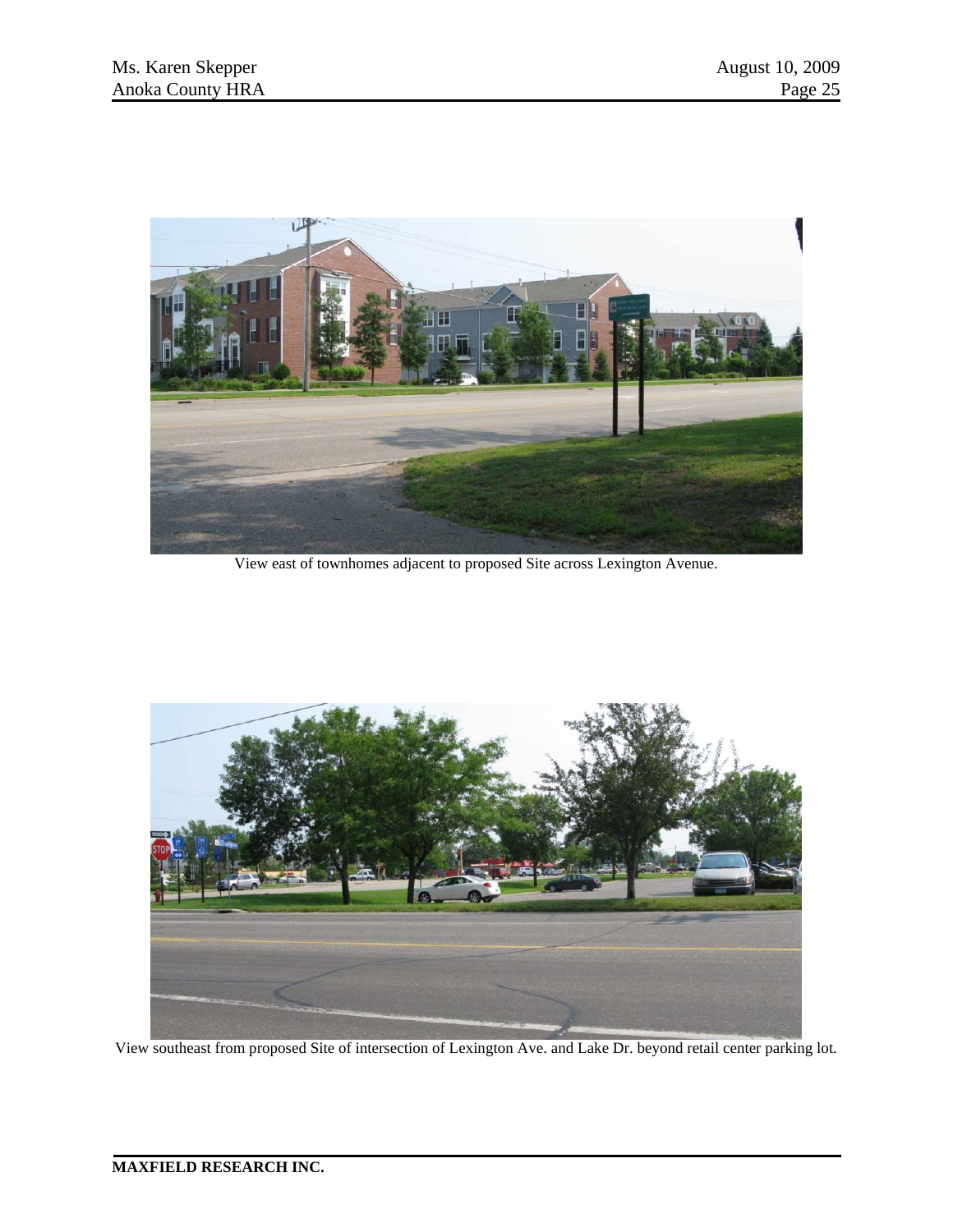

View south from proposed Site of retail center on Lovell Road.

# **Projected Absorption**

Based on our review of the current and projected housing needs of senior households in the Market Area, our assessment of the existing competitive independent senior housing in the market, and our assessment of overall housing market conditions, we have estimated the absorption of the recommended units at the proposed project based on a 2011 opening with a pre-leasing period. The new development would be the newest property built in the Market Area since 2005 and it would enjoy an attractive site and good location.

Our projected absorption accounts for the slowed resale housing market. Marketing staff at existing buildings have noticed that seniors are having greater difficulty selling their homes and this is impacting some seniors' ability to move into alternative housing options. If the housing market improves over the next year then absorption may be quicker than our projections. The effect would be seen at the independent building, since it is less need-driven than senior housing with services that is more need driven.

For the recommended **market rate independent units (18 to 20 units), we forecast that stabilized occupancy (95%) would be reached in 10to 17 months** of initial occupancy. This assumes that 15% of the units would be pre-leased and that the remaining 15 to 17 units would be leased at an average rate of 1.0 to 1.5 units per month.

We forecast that the recommended **affordable independent units (20 to 22 units) would reach stabilized occupancy (95%) in nine to 13 months** of initial occupancy. This assumes that 15% of the units would be pre-leased and the remaining 17 to 19 units would be leased at an average rate of 1.5 to 2.0 units per month.